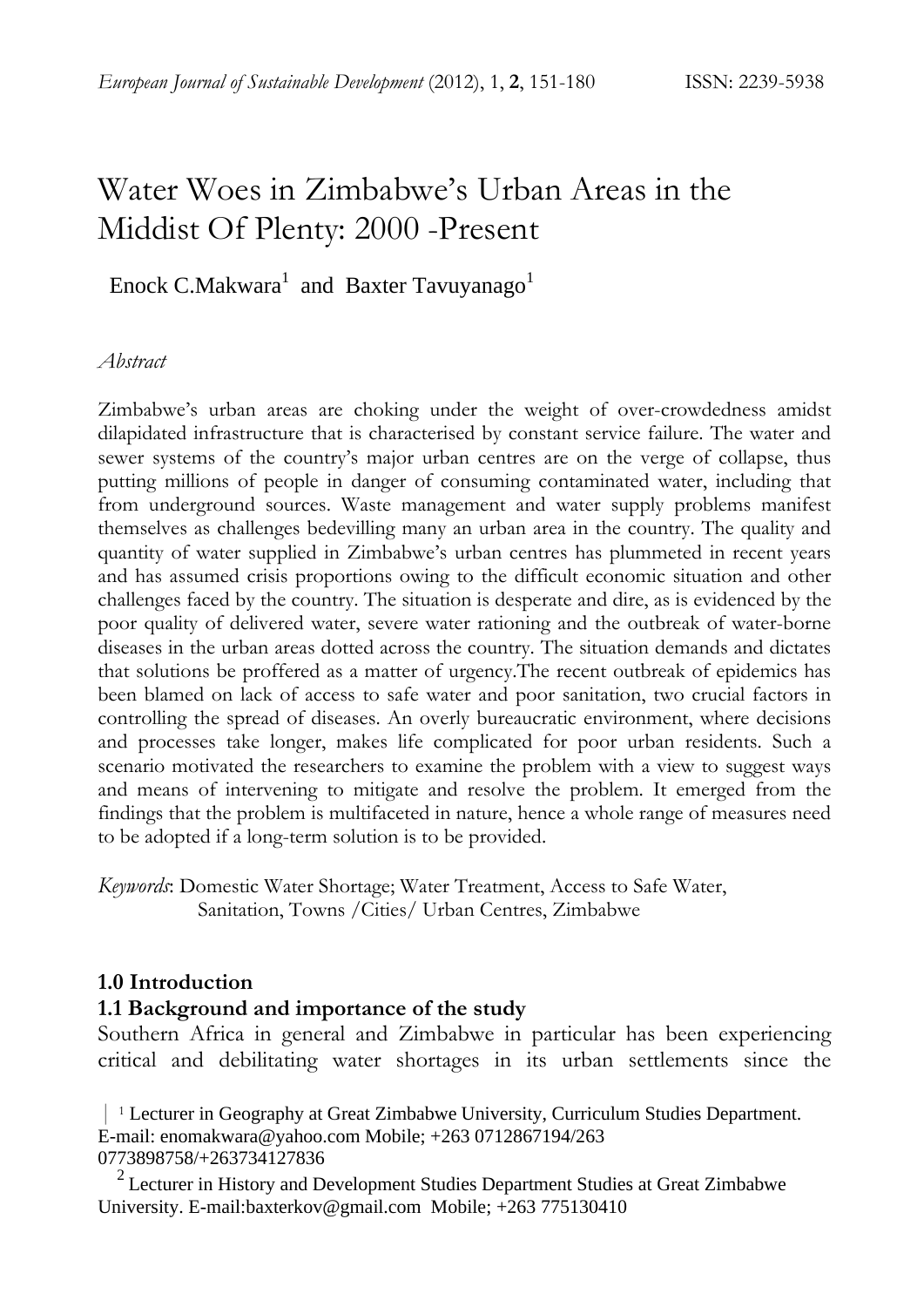beginning of this millennium. Water shortages have been reported even when normal to above normal rainy seasons would have been experienced (The Chronicle, 2012). Water sources might be full yet paradoxically severe water shortages continue to haunt most of Zimbabwe's urban centres. Issues arising from such a scenario are many and varied. Issues like the causes, magnitude, impact of the problem and the way forward to resolve the problem, immediately come to mind. The study thus sought to address these challenges in so far as water provision is concerned in an endeavour to proffer sustainable solutions to this now perennial problem in many towns.

The situation has resulted in the transmission of such communicable diseases as cholera, diarrhoea, dysentery and most recently typhoid, easily preventable diseases which have wreaked havoc in the country. Because of the relatively porous borders and the ease movement of people between countries of the region, these diseases have been imported and exported between countries, notably towns, destinations of many migrants from all corners of respective countries and beyond.

#### **1.2 The Thirst Grows**

Discernible urbanization in Zimbabwe followed the creation of separate development areas [European and African] in the 1930s with towns and cities being established in European areas (Chaeruka and Munzwa, 2009). The political economy of the time meant that Europeans were regarded as the 'genuine' and permanent residents of towns and cities. Since blacks were regarded as 'visitors' their service needs were not significantly provided for. Today, Zimbabwe's urban settlements encounter several constraints in the delivery of services such as provision of power, water, sewage and waste management. Undoubtedly, water is the lifeblood of the biosphere. Access to this fugitive, finite, vital yet vulnerable resource in its safe form is limited. As population multiplies,the amount of water used by society escalates and thus 'the thirst grows'.

Water resources have been, are and continue to be controlled by a range of stakeholders. These include local and national government and private individuals. The fact that water is controlled means that it has economic as well as social value. Its being valuable suggests that it is subject to control implies that access to it could be restricted or denied completely. Some groups of people suffer as a result of water scarcity while others benefit yet clean, safe drinking water is an absolute necessity from both economic and social standpoints.

Since the late 1990s, an increasing number of urban areas in Zimbabwe have been haunted by water problems. This has been attributed to poor rainfall, insufficiently trained water resources personnel, population growth, aging infrastructure, lack of funds, and corruption. (The Herald,2011, The Chronicle,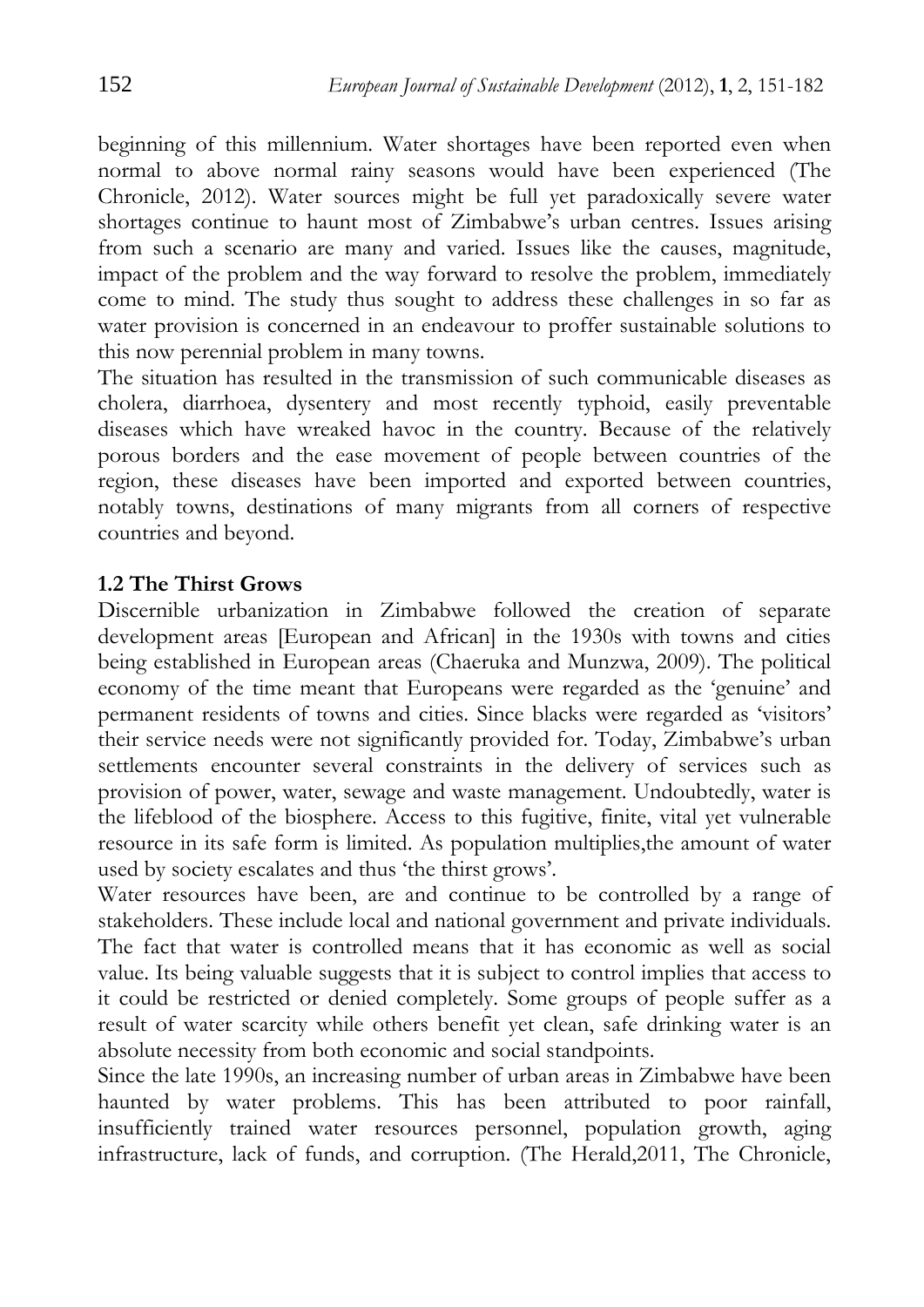2012; Rondinelli, 1991; Chatora, Taylor and Hoevenaars, 1995, Mpande &Tawanda, 1998; Nel & Barry, 1992). All of Zimbabwe's major urban centres, among them Greater Harare (Harare,Chitungwiza,Norton,Epworth and Ruwa), Bulawayo, Mutate, Gweru ,Masvingo and Kadoma are plagued by an inadequate water supplies (The Standard, 2010; The Herald, 2010;Dube and van der Zaag,2002; Gumbo and van der Zaag, 2001;Nhlanhla, 2008; Reuters, 2007; Nel & Berry, 1992). The problem is compounded by the fact that sanitation and hygiene have fallen to lowly levels in most parts of the country including its more developed areas, the urban centres. Such a scenario is not peculiar and unique to Zimbabwe. Urbanization is increasing at the fastest rate in sub-Saharan Africa.

#### **2.0 Objectives of the study**

This study was motivated by the recognition of a failed water delivery service bedevilling Zimbabwe's urban areas since the beginning of the millennium. Reports and discussions on numerous towns within the country and region, also facing water problems underscored the desire to conduct this study. This paper examines the causes and impacts of domestic water shortages in Zimbabwe's urban centres. The primary objective of the study was to analyse current water delivery problems with the aim of identifying challenges and shortcomings therein. Results of the analysis should be discussed with relevant stakeholders to build consensus and options in the development and delivery of water. Specific objectives of the research were to:

identify challenges in the urban water delivery system for the development of sustainable water delivery ;

examine the water delivery service problems[processes and procedures] and synthesize, document and disseminate relevant recommendations from the above processes to relevant stakeholders.

#### **3.0 Study methodology and activities**

The study was conducted from December 2008 to February, 2012, and was qualitative in nature as it was a general survey of water supply and provision in Zimbabwe's urban centres. It is basically a desktop study, mainly relying on documentary analysis though interviews were conducted and observations were made during the survey to establish information regarding population growth, ageing equipment and lack of resources both material and financial. Such an historical analysis enabled clear identification of some of the causes of the water delivery problems and the magnitude of their impact over time ,while also highlighting innovative approaches adopted this far . These sources were mainly newspaper and published articles written about the water situation in the country's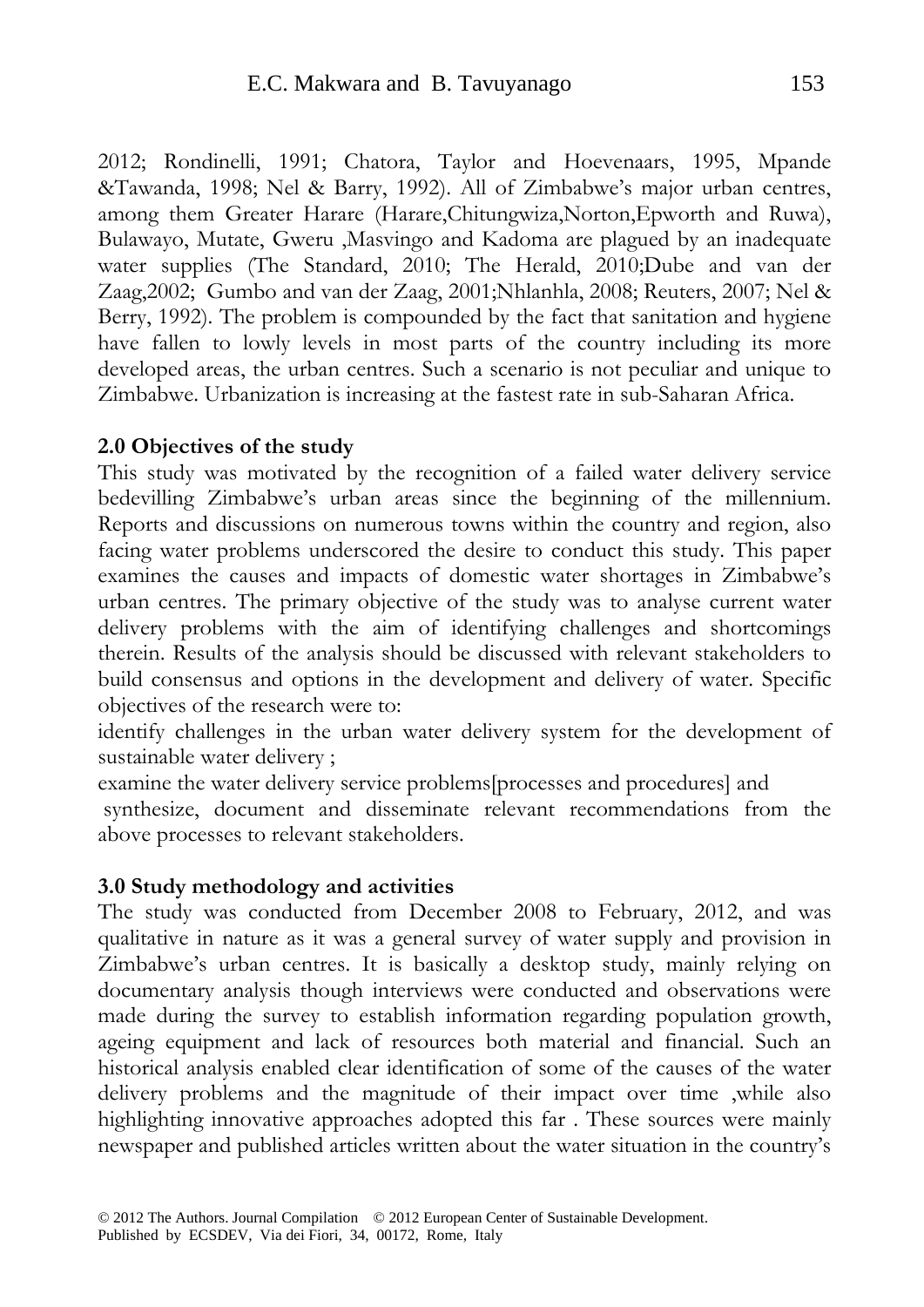urban areas. A lot has been written on the problem of the water shortages in Zimbabwe's urban areas so the researchers sought to get first hand information on the situation on the ground and why the problem is persisting and eluding resolution. Two integrated methods were used in a generally analytical framework. The first was review-analysis of available literature of relevance to the subject. This involved published and grey literature. The second involved engaging with the lived experiences of personnel in the water supply sector and ordinary citizens. Six urban councils were roped in the study. Specific primary data gathering instruments used included structured and semi-structured interview guides and observation schedules.

Interviews were conducted with key informants for example policy makers and planners in municipal councils and the Zimbabwe National Water Authority (ZINWA), a quasi -government agency tasked with the provision of water and sewerage reticulation. These were conducted to solicit and elicit residents' perception of the problem as well as to determine the gravity of this manifest problem. Such information was corroborated by observatory evidence drawn from towns and cities identified as case

studies. This way, environmental impacts of water shortages were also identified and explored, and proposals for mitigating the situation were proffered.



#### **4.0 Study area**

Source:http://geography.about.com/od/findmaps/ig/Country-Maps/Zimbabwe-Map.htm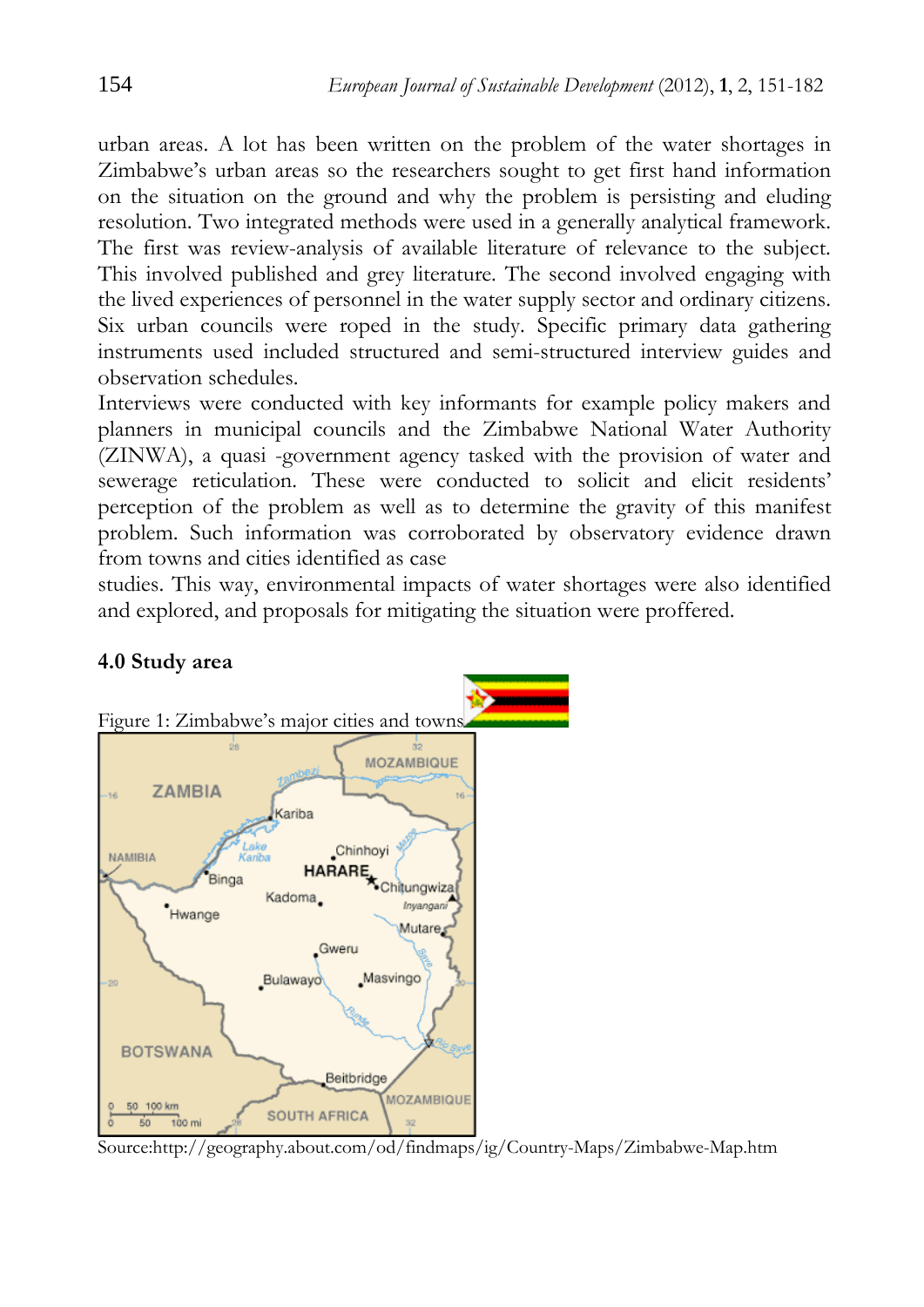Zimbabwe's urban centres (Fig 1), have experienced phenomenal growth since independence in 1980. These centres are now home to no less than forty percent of the country's population (Central Statistical Office 2002, Population Reference Bureau, 2011). As it was practically impossible to study all of the country's urban centres, only a few, spanning the breadth and length of the entire country, were randomly sampled from among the numerous urban centres [See Figure 1]. The findings obtained were generalized to all the other urban centres. The table below is a summary of the major water supply dams to the respectively named urban centres.

| Name             | River      | Year         | of | Purpose          | Town/City | Capacity in |
|------------------|------------|--------------|----|------------------|-----------|-------------|
|                  |            | construction |    |                  | supplied  | million m3. |
| Mutirikwi (Kyle) | Mutirikwi  | 1961         |    | Irrigation&water | Masvingo  | 1 4 2 5     |
|                  |            |              |    | supply           |           |             |
| Darwendale       | Hunyani    | 1976         |    | Water supply     | Greater   | 490         |
| (Robertson))     |            |              |    |                  | Harare    |             |
|                  |            |              |    |                  |           |             |
|                  |            |              |    |                  |           |             |
| Hunyani          | Hunyani    | 1952         |    | Water supply     | Greater   | 250         |
| Poort(McIlwaine) |            |              |    |                  | Harare    |             |
|                  |            |              |    |                  |           |             |
| Mayfair          | Insiza     | 1976         |    | Water supply     | Bulawayo  | 182         |
| Sebakwe          | Sebakwe    | 1957         |    | Water supply     | Kwekwe    | 154         |
| Inyankuni        | Inyankuni  | 1964         |    | Water supply     | Bulawayo  | 82          |
| Umzingwane       | Umzingwani | 1958         |    | Water supply     | Bulawayo  | 57          |
| Ncema Upper      | Ncema      | 1973         |    | Water supply     | Bulawayo  | 45          |
| Gwenoro          | Lundi      | 1958         |    | Irrigation       | Gweru     | 32          |
|                  |            |              |    | &water supply    |           |             |
| Ncema            | Ncema      | 1943         |    | Water supply     | Bulawayo  | 18          |
| Odzani           | Odzani     | 1965         |    | Water supply     | Mutare    | 6           |

**Table 1:** Major urban water supply dams in Zimbabwe

*Source:* Adapted from House and Salt, 1983

#### **5.0 Findings and discussion**

#### **5.1 Service provision status**

A myriad of acutely serious issues arose from the research. Urban local authorities are grappling with the outbreak of water-borne diseases particularly cholera, typhoid, dysentery and diarrhoea. It emerged that service delivery in Zimbabwe has overall fallen to unacceptable levels. Indeed it is at

best in the intensive care unit. Larger urban centres are hardest hit. The outbreak of cholera (mid 2008-mid 2009) and typhoid (late 2011to present) in Harare got amplified nationwide. The outbreaks have been attributed to the disintegration of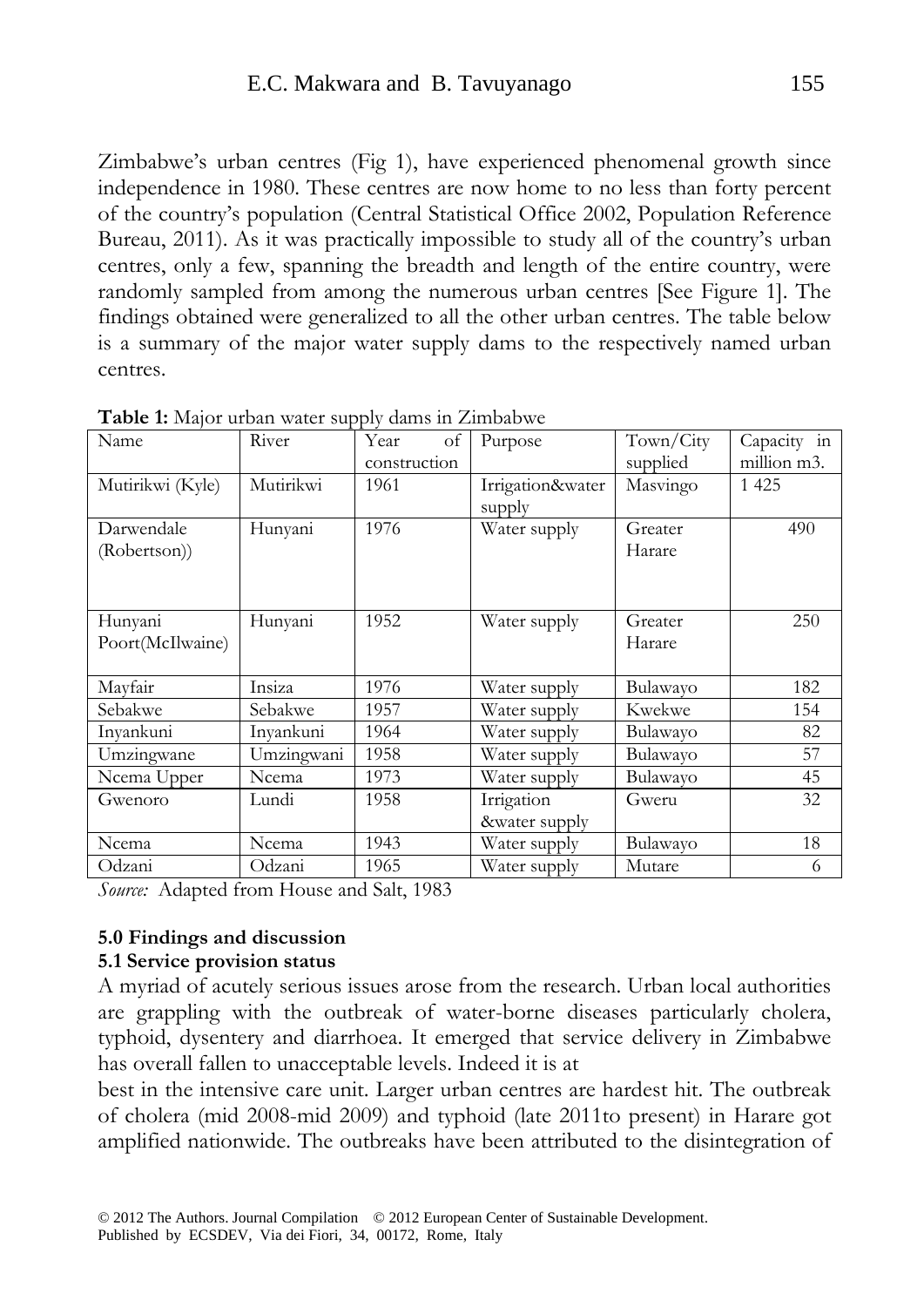sewer systems, poor sanitation in the cities' high density suburbs, bad policies, the decline and subsequent collapse of health services and contaminated water most of which is drawn from unprotected sources and is by and large consumed raw. The typhoid outbreak comes four years after cholera played havoc with the lives of thousands of people also in Greater Harare, Beit Bridge and Kadoma in particular and in one or two other urban centres. The cholera epidemic engulfed and literally set Zimbabwe ablaze, with the disease ravaging almost the entire country. During Zimbabwe's last and worst cholera epidemic between August 2008 and July, 2009,[regarded as the worst in Africa ] over 4000 people needlessly lost their lives out of the more than 100 000 infections before it was brought under control (http://www.zimonline.co.za ,29 February 2012). The epicentre of this catastrophe indeed, humanitarian crisis were the urban centres which were and still are hard hit by the manifestly acute water shortages when the country imploded under the economic meltdown (2007-2009).Plate 1 vividly summarises the desperate water shortage situation in a Harare suburb.



Plate 1: Residents scrambling for water. Source: The Zimbabwean, 24 February, 2012

Such a scenario became the norm in the country's urban centres. The first cases of typhoid were reported in Harare last October, with city officials blaming the outbreak on contaminated food sold in the open in the capital's low-income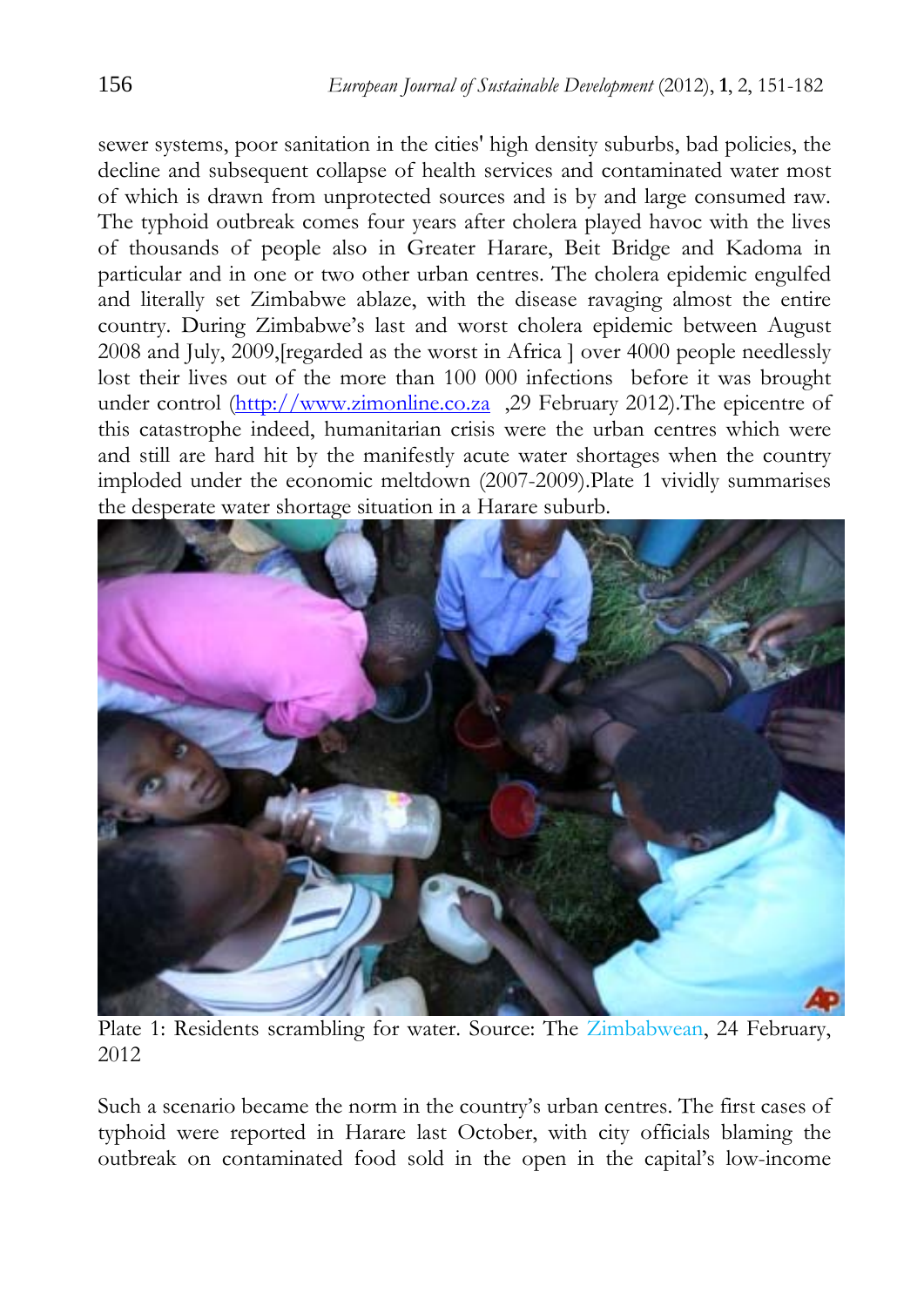suburbs. Residents however blame councils for the outbreak of the otherwise preventable diseases accusing them of not prioritising water and sanitation services. They argue that poor hygiene and sanitation have caused numerous disease outbreaks in Zimbabwe in recent years. Some suburbs go for weeks or months on end, without running water as Zimbabwean municipalities struggle to keep up services. Last October, more than 6,000 cases of diarrhoea were reported in the southern towns of Masvingo and Kadoma and children were the worst affected. Two deaths have already been reported in Harare following a typhoid outbreak which started late last year, while over 3000 people have presented typhoid symptoms at various clinics as the disease threatens to engulf the country yet the ministry does not have the capacity to combat a major typhoid outbreak(http://www.zimonline.co.za,29

February,2012;www.voanews.com/Zimbabwe/news/14

February,2012;http://www.dailynews.zw ,24 February,2012)

 Once there is an outbreak, diseases spread to other parts because the environment would be conducive for that. Water supply remains erratic, sewer bursts are still common while refuse collection is not being done on a regular basis. Consequently, there has been an upsurge in common diarrhoeal diseases largely due to poor sanitation and the continuing failure by towns and cities to provide clean water and manage sewage treatment and garbage collection.

There are fears of a cholera outbreak with many of the UNICEF boreholes drying up or being dysfunctional due to overuse.(The Chronicle,11 February,2011).Most of the suburbs hit by the diseases have long been without water, a fact acknowledged by both municipalities and ZINWA who said they could not supply water to all the residents. Although cholera and typhoid infection and mortality have declined recently, there is a looming potential for the recurrence of the epidemics.

#### **5.2 Ageing water treatment and supply infrastructure**

Water treatment plants have become obsolete. They were commissioned in the late 1930s to the 1950s if not earlier. (Mangizvo&Kapungu, 2010; The Chronicle; 2012 &The Herald, 2012). Dams and water treatment and supply facilities date back to before independence in 1980 (www.voanews.com/zimbabwe/news/14February,2012). Over the years, the plants have undergone a series of upgrades, albeit cosmetic. Sadly, these upgrades do not seem to be keeping pace with the rate of urbanisation. Equipment in the water provision system is dilapidated as a result of old age. At the time of the study, it was not unusual to hear that rapid sand filters were not functional and many more were either decommissioned due to old age, or were in a bad state of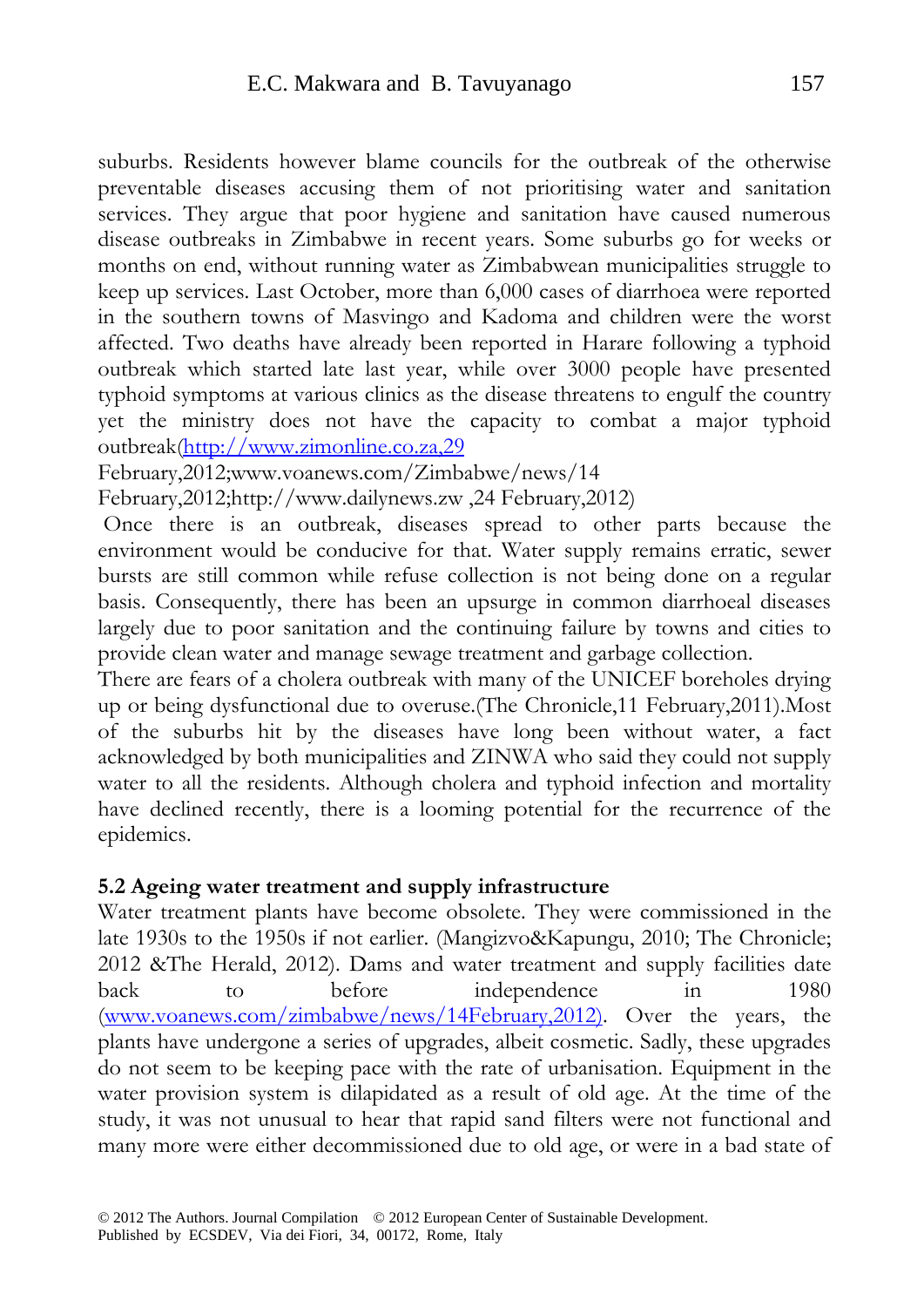disrepair. The pumps equipment at various plants has outlived the efficiency of their designs.

Urban councils are incurring huge maintenance costs to keep them functioning. Tower pump stations at the water works only have few working pumps, whilst a number of them are now obsolete. The same goes for the vertical turbine pumps, which have also outlived their usefulness. Due to obsolete equipment, water treatment plants are producing less amounts of water than they are capable of producing .In Harare for example, only one out of at least four plants is functional and is supposed to supply water to an estimated 2.8 million Greater Harare residents with growth rate of 5.8%(www.voanews.com/zimbabwe/news,14February,2012;http://www.radiovo p.com,4 March,2012). Harare's water supply system was built in 1956 for 250 00 people just about a tenth of its now ballooned population .The existing urbanrelated laws and policies provide for centralised institutions and procedures that appear ill-adapted to the challenges.

 The most telling paradox of cities' water crisis is that it is not entirely lack of water. The problem is distribution, hampered by feeble infrastructure and lack of resources. The water pipe networks remain a punctuated mess and are in such disrepair. Extensive leakages and pipe bursts along the main pipe lines that supply water to the towns from the water works were a common sight and featured prominently in council reports. Water bursts were also being experienced in the old reticulation mains feeding the residential areas. Engineers revealed that the water system had several underground leakages and a small leak was estimated to put to waste 500,000 litres of water per year. These were all attributed to the age of the pipes. The aging equipment was compromising the efficiency of the water supply. This may result in the loss of huge amounts of expensively treated water. Even where they are functioning, they do not have the capacity to meet increasing demand. It is ironic that while ZINWA reports that major dams are full, with most spilling, we continue to experience water cuts.

According to Marcy (1999) unaccounted for water for Bulawayo could be as high as 17.5%-40% of total produced water. The reasons for this high unaccounted for water is possibly due to meter registration and meter reading errors. Indeed water bills are at times based on estimates. Leakage control is almost non-existent in most urban centres, it being based on one person patrols yet water pipeline networks are quite extensive(Bulawayo-21km:Harare-40km). Bulk metres, whether functioning or not are being read although it appears as if data is not being analysed to spot irregularities. Municipalities should try and control pressures through strategic placement of pressure reducing valves. Also there is need for the full metering of all consumers.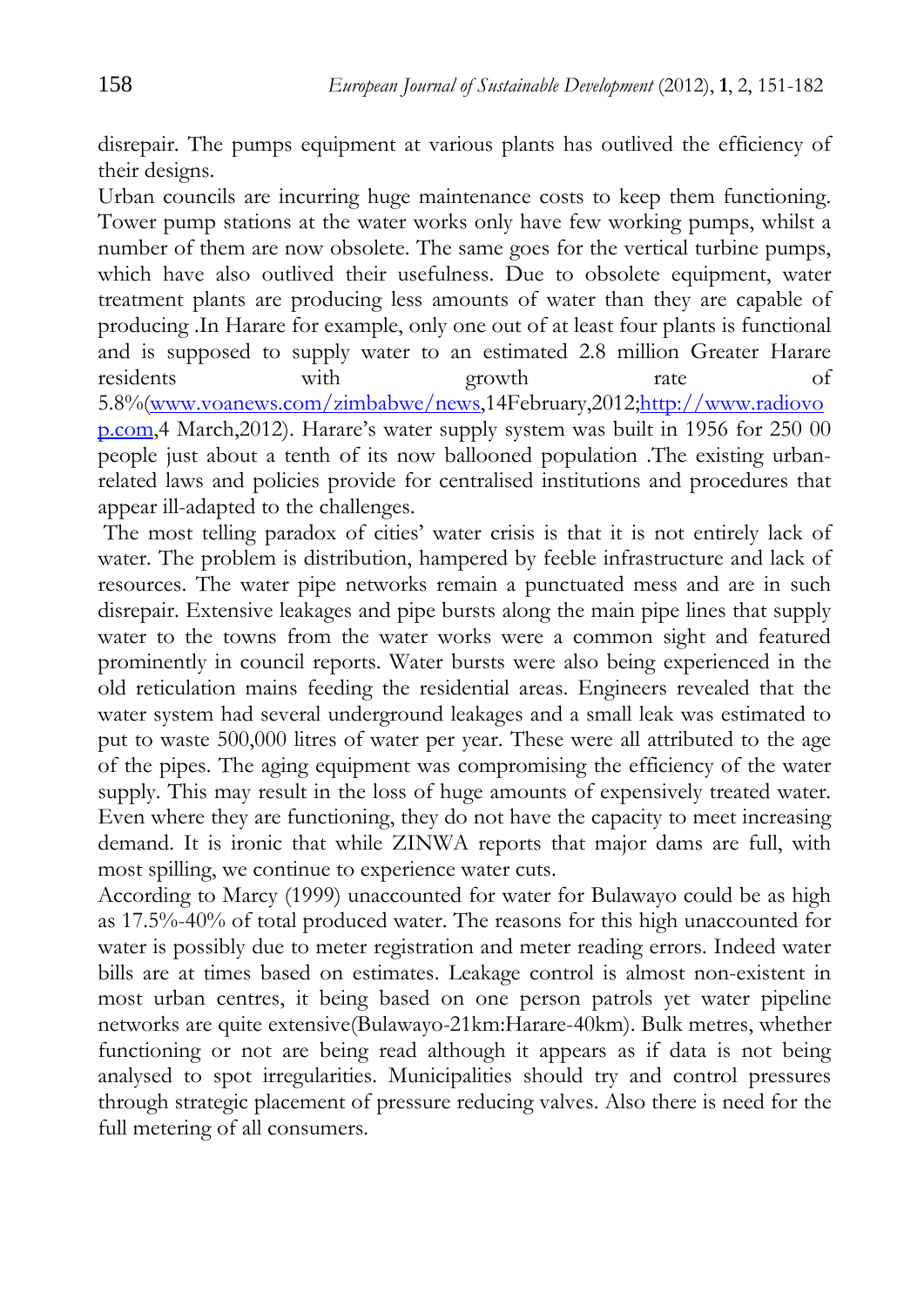Water reticulation and sewage systems were designed for far fewer residents and since then, nothing has been done to cater for the swelling populations. Sewer systems are no longer intact and badly and urgently need upgrading. Lack of essential spare parts, tools, equipment and technical expertise to carry out maintenance has left the water supply network in a terrible state of disrepair. Recent high levels of staff turnover at different levels of the water institutions have aggravated the situation. Despite the euphoria and optimism that followed the formation of the Inclusive Government, service delivery remains woefully inadequate and a distant dream for a vast majority.

 It is apparent that urban areas or parts thereof, go without water for long periods. Therefore, over 4 000 000 people face the risk of water-borne diseases more so with the impending United Nations agencies' withdrawal of funding for water purification in thirty four (34) urban centres after a three-year partnership (www.voanews.com/zimbabwe/news/14February,2012; The Herald, 3 February, 2012; http://www.dailynews.co.zw, 24 February,2012). Because water is such a vital resource, people cannot do without it so they resort to fetching this precious and priceless commodity from unprotected and thus unsafe sources (See Plate 1).It is not unusual to see people sourcing and using untreated and therefore unsafe water which exposes them to water-borne diseases such as cholera and typhoid. This disease easily spread to the country's other densely populated centres, especially towns as they are communicable and highly contagious.

#### **5.3 Rapid urbanisation**

 Since the late 1990s, a number of countries in the Third World in general and Southern Africa in particular, have experienced economic hardships. Coupled with droughts, these have forced several people to migrate into the urban centres, explaining the phenomenal urbanisation. The high density suburbs of these urban centres have more people than they can accommodate as a result of the unplanned urbanisation. Every time there is a drought in Zimbabwe, a great deal of migration from rural to urban areas occurs as migrants head for towns nearest to their rural areas and settle there as best as circumstances permit. The same migratory movement occurs also whenever there are political disturbances caused by factors such as disputed election results or intermittent civil wars in the region and beyond.

Another major cause of this trend is a social one, education in its two stages, first its acquisition, which is relatively easier in urban areas because of the abundance of its dispensers and centres and second when those who have received it want to apply or use it practically (economic development in urban areas). After acquiring whatever education, people prefer remaining in the urban centres.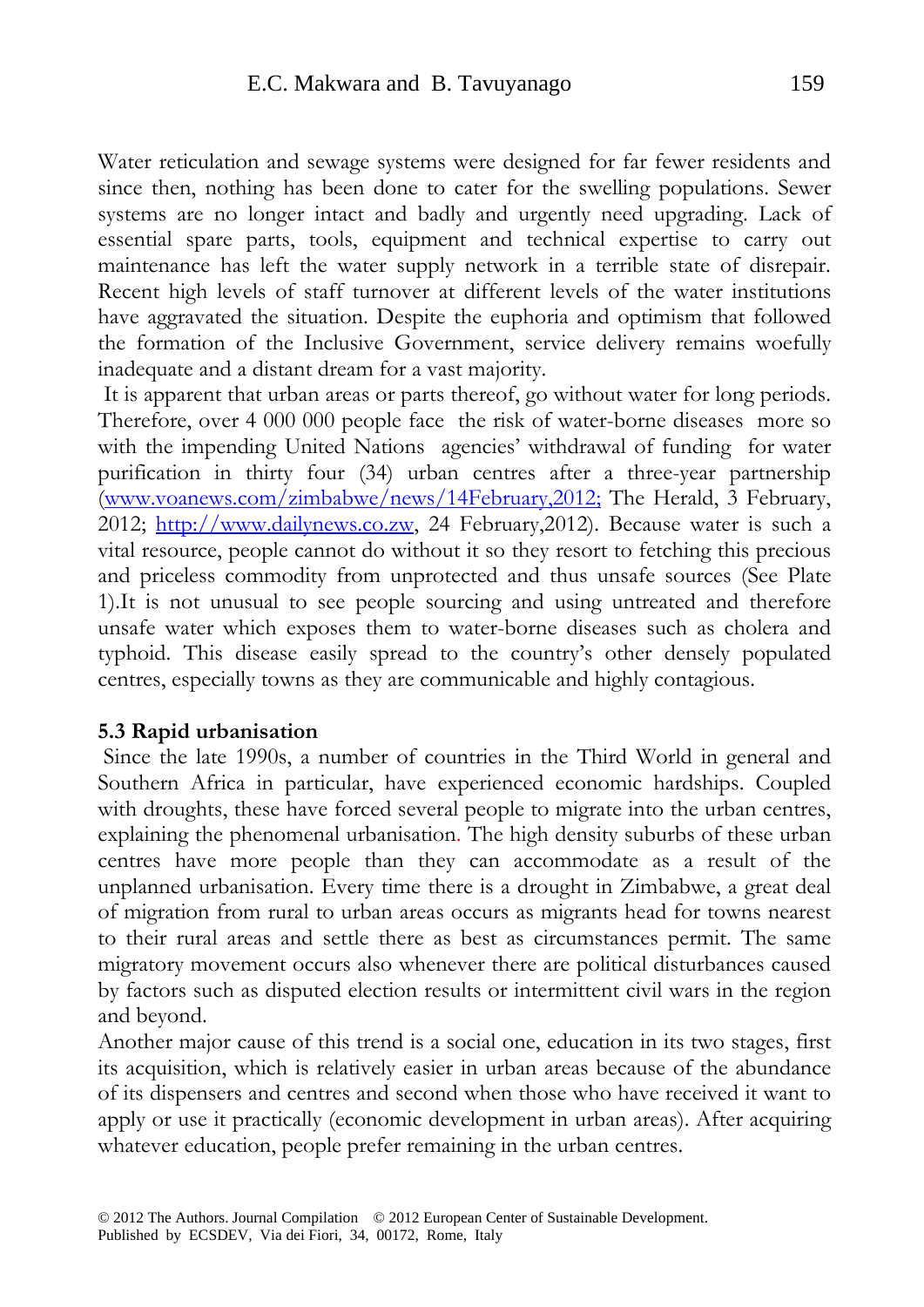Officially as well, high, medium and low density areas are also growing, thus pilling pressure on the water delivery systems which are at best in the intensive care unit. Due to the increase in the population, urban centres are unable to manage their domestic water efficiently. The cities have varying storage capacities and daily demands for water. For Harare daily demand stands at 1 200 mega litres *vis a vis* the daily pumped 640 mega litres (The Zimbabwean, 24 February, 2012). Under normal circumstances, the storage tanks should hold supplies for not less than three or four days. The demand therefore, means that at any given time the tanks are not full as all water that is produced is consumed directly with no water stored for a balancing effect. City engineers' departments revealed that during peak periods, the cities experience water shortfalls. The areas that get worst affected are the high densities and those situated on high ground. A study by Mangizvo and Kapumbu (2010) shows that the city of Kadoma's water demand was at 31 000 m3/day with a peak of 46,500m3/day. The city's engineering department projected a future demand of 60,000m3/day by the year 2015 thus pilling pressure on a water delivery system that is already under siege. Estimates suggest that the country's urbanisation rate ranges between 2.29% (estimates for 2005-2010) and 3.4% (projection for 2010-2015) per annum (http: //www.indexmindi.com.) This is only an estimated national average, there are numerous variations in these rates, them being a function of a number of variables, town size being one of them. Municipal estimates, at the time the study was conducted, showed that the populations of the urban centres had increased quite significantly. Table 2 summarises ballooning urbanization trends in the country with a specific focus on the ten largest towns and cities. In fact, the figures could even be much higher. The towns, particularly the largest ones, are experiencing phenomenal urbanization rates, which results in an increasing demand for domestic water. Urbanisation is becoming increasingly difficult to manage as municipalities restrict new informal settlements. The net effect of restriction is that you squeeze people into existing settlements and then you have the backyard shack phenomenon. The effect has created very difficult conditions to live in. In Zimbabwe, this phenomenon had become particularly express in the major cities notably Harare, Bulawayo and Chitungwiza. It thus becomes imperative, instructive, and mandatory to reflect on service delivery in urban areas given such a scenario (See Table 2). Councils are failing to address the social determinants leading to diarrhoeal disease as evidenced by their appeal for central government's intervention to holistically arrest the crisis.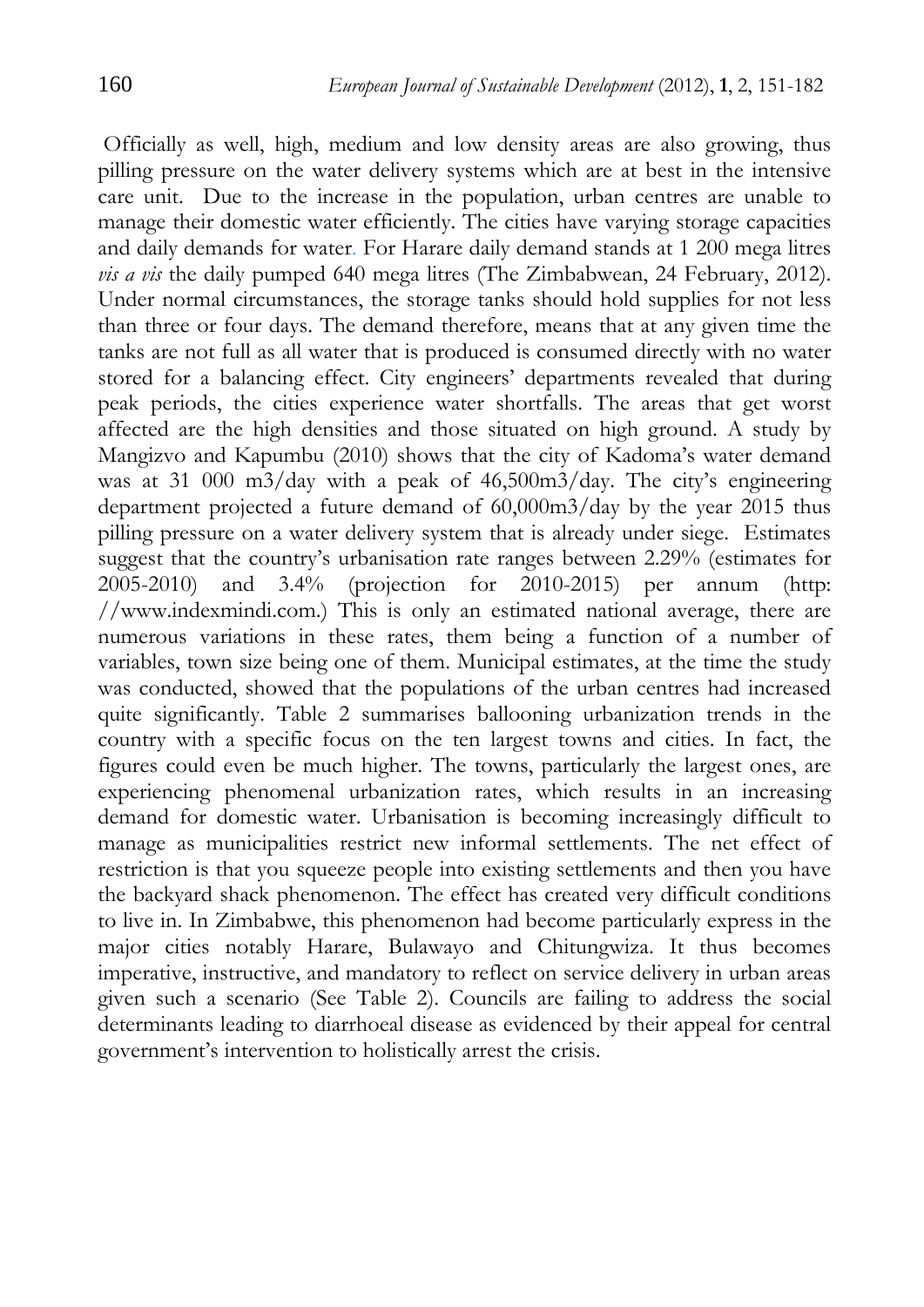#### E.C. Makwara and B. Tavuyanago 161

|                | <b>Twice E.</b> I optimuoti changes in Emiload We s Eargest Chucs/ Towns | Population     |                |                |                  |             |
|----------------|--------------------------------------------------------------------------|----------------|----------------|----------------|------------------|-------------|
| Rank           | City/Town                                                                | Census<br>1982 | Census<br>1992 | Census<br>2002 | Estimate<br>2007 | Province    |
| $\mathbf{1}$   | Harare                                                                   | 656.011        | 1.189.103      | 1.444.534      | 1.607.022        | Harare      |
| $\overline{2}$ | Bulawayo                                                                 | 413.814        | 621.742        | 676.787        | 713.340          | Bulawayo    |
| 3              | Chitungwiza                                                              | 172.556        | 274.912        | 321.782        | 352.204          | Harare      |
| $\overline{4}$ | Mutare                                                                   | 69.621         | 131.367        | 170.106        | 193.629          | Manicaland  |
| 5              | Gweru                                                                    | 78.918         | 128.037        | 141.260        | 148.935          | Midlands    |
| 6              | Kwekwe                                                                   | 47.607         | 75.425         | 93.072         | 103.210          | Midlands    |
| 7              | Kadoma                                                                   | 44.613         | 67.750         | 76.173         | 81.008           | Mashonaland |
|                |                                                                          |                |                |                |                  | West        |
| 8              | Masvingo                                                                 | 30.523         | 51.743         | 69.993         | 80.630           | Masvingo    |
| $\overline{Q}$ | Chinhoyi                                                                 | 24.322         | 43.054         | 56.794         | 65.109           | Mashonaland |
|                |                                                                          |                |                |                |                  | East        |
| 10             | Marondera                                                                | 19.971         | 39.384         | 52.283         | 60.291           | Mashonaland |
|                |                                                                          |                |                |                |                  | West        |

**Table 2:** Population Changes in Zimbabwe's Largest Cities/Towns

Source: Central Statistical Office, 2002; Population Reference Bureau, 2011.

Current interventions are reactive rather than proactive. This is not to say demand management is unnecessary, it should be the way to go since both local and national governments are working on shoe-string budgets. At the rate at which urban centres are expanding, they are likely to face even more acutely debilitating water problems. People are already battling everyday to get water and the situation in Greater Harare has reached crisis proportion as was the case with Bulawayo in 1993 and 2005,this because there is no investment in water supplies leading to demand outstripping supply. One wonders what problem there has been between the 1990s and today. Water supplies are being seriously rationed as if we were in a desert.

 Water experts say that most African cities have not been able to develop the basic utilities for water and environmental services (solid waste disposal systems, sewage treatment, and industrial pollution control) to keep pace with the rapid growth and Zimbabwe is not an exception (Tsiko, 2007; Mangizvo and Kapungu, 2010).Incidentally, Southern Africa's, urbanization rates are among the highest in the world implying that insurmountable pressure is being exerted on water and its associated facilities (Garland & Herzer, 2009; Makwara, 2011). High urbanization rates are increasing the demand for water for domestic consumption, power generation, industrial uses, and recreation (Chigumira and Mujere, 2009).There are several competing needs for water, for example the all-important agricultural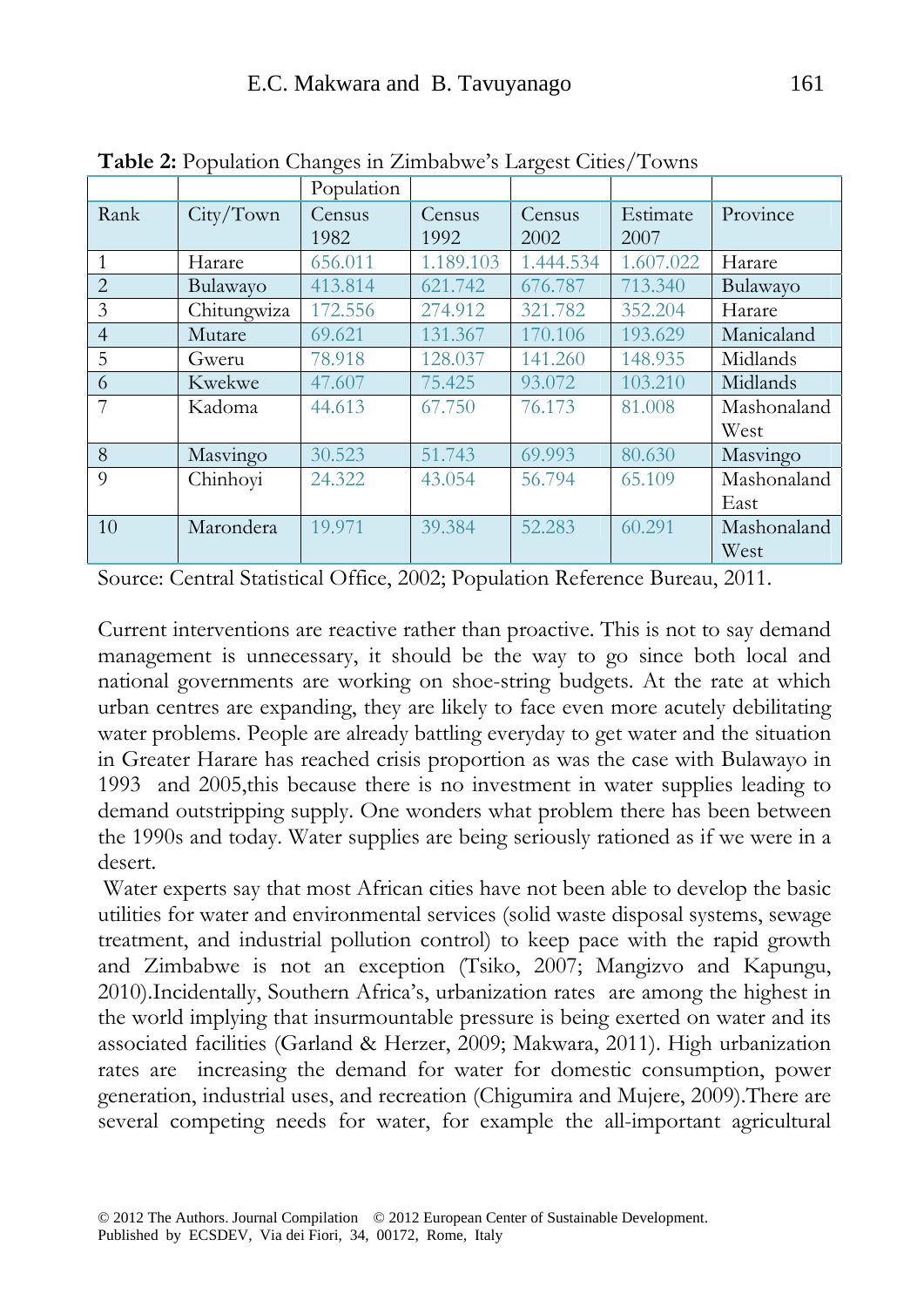sector, which ,up to about 2000 was the mainstay of Zimbabwe's economy and manufacturing industry.

Invariably, almost all of Zimbabwe's major urban centres are exhibiting water quality and scarcity problems and it is projected that these problems will worsen in the next five years (Nhapi, Siebel and Gijzen, 2008). Water quality in water courses is deteriorating because of regular inflows of poorly treated sewage effluents (Nhapi, Siebel and Dijzen, 2004; &Magadza, 1997).At the same time, the quantity of water in both the water courses and reservoirs is also decreasing on account of massive siltation and eutrophication .Public toilets at congested rail and road termini and residential flats have been closed, forcing residents to defecate in the surrounding bushes. Worse still, Zimbabwe's major urban centres, due to poor planning are situated upstream of their water reservoirs' catchments. Such situations provide a conducive environment for the propagation of diseases. Under such circumstances, some of the highest levels of water-borne diseases get recorded resulting in unnecessary and avoidable deaths as alluded to earlier on (http://www.dailynews.co.zw). According to figures from Central Statistical Office (now Zimstats), Harare's population has swelled to 1 400 000 with a projected growth rate of 5.8 % per annum, up from an estimated less than 1 000 000 three years ago. Of Harare's 1.4 million people, 1.1 million come from high density suburbs, a figure too high compared to available space. It is evidently clear that the population growth is not relative to the space available. The situation is worse in most high density suburbs where residents are living in squalid conditions as a result of overpopulation. Choking under the weight of overcrowdedness amidst dilapidated infrastructure, relentless pressure is applied to towns' old reticulation systems, forcing cities like Harare to lose 25%-30% of treated water to burst pipes (http://www.dailynews.co.zw).

### **5.4 Sources of Water**

Most urban centres draw their water from reservoirs that were constructed in the late 1930s up to the 1960s, well before the Zimbabwe attained independence. Then, there were strict controls on urbanisation (pass laws on permanent residence of blacks in towns) and towns were the exclusive preserve of the minority whites. The dams' use is no longer significant as they are highly polluted and silted implying not only higher water treatment costs but also reduced volumes of stored water. Harare's satellites (Epworth, Norton Ruwa & partly Chitungwiza) are not even connected to sewage pipes. Open wells and sewers hem the narrow lanes of high density suburbs. Every alley carries their stench while canals are clogged with trash and sludge. Manyame river across which Lake Chivero is built, like Mucheke and Shakashe rivers in Masvingo, becomes a noxious black thread because of water hyacinth and sewage Harare's major source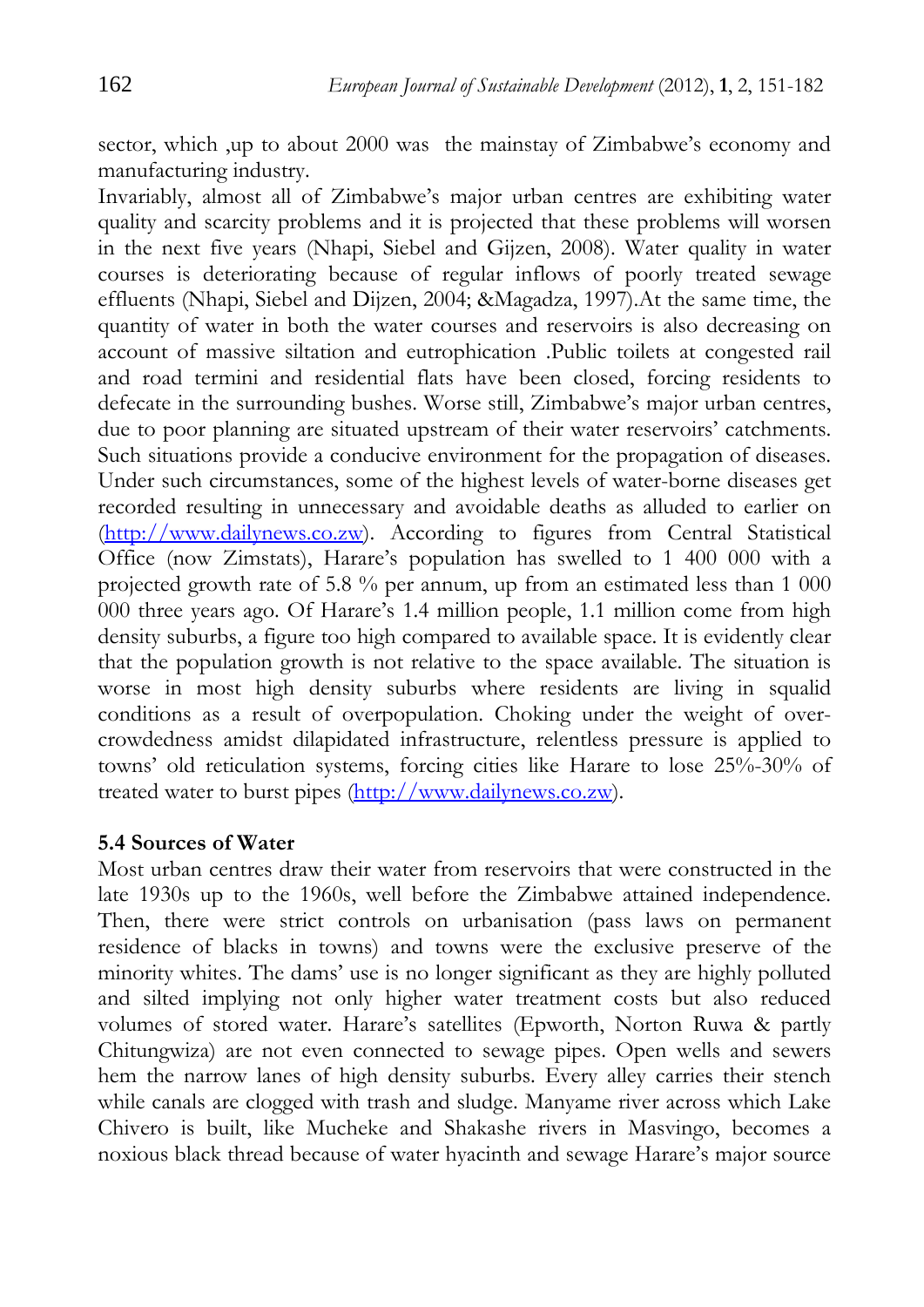of water supply, testifies and epitomises this scenario. The towns' major water supply dams often hold a mere three months' supply of water. Suffice to say these reservoirs remain as the major sources of water for the much larger urban centres. Information from city engineers' departments, in concurrence with Zimbabwe National Water Authority's engineers indicates that the water systems were operating at far below their normal capacities, typically in the region of 40%- 60%.Present dams are no longer reliable to support the ever increasing population.

According to reports, Bulawayo is currently operating with a deficit of three (3) dams out of five (5) compounding its perennial water problems. Bulawayo's water problems have eluded resolution since they have been there ever since the town attained city status in 1943.In 1993, and 2005 Bulawayo got to the verge of closure owing to the crippling water shortage (http://www.timeslive.co.zw 19 February, 2012). The City's population presently hovers around  $+/-1$  000 000 and it keeps on rapidly increasing yet its last water supply dam was commissioned in 1976, some 36 years back. The towns need a new dam every 10 years if their thirst is to be quenched .The problem of demand outstripping supply is compounded by the fact that water supply dams are heavily contaminated. A unique feature of Zimbabwe is that most of its major towns are located on watershed divides, which means that the water draining out of them flows into the drinking water sources, all of which are physically located downstream of these return flows. Due to poor planning, Greater Harare, Bulawayo, Gweru and Masvingo are all situated downstream of their drains meaning that water is drawn from contaminated catchments as it flows from the respective towns. As a way of mitigating the water shortage problem, boreholes have been sunk in all the urban centres. Sadly, borehole and well water is no longer safe for people to use without regular testing and treatment.

Sewage disposal has become a challenge to many local authorities which are struggling to repair burst sewer systems. Some councils (Harare, Chitungwiza, Masvingo, Epworth Norton and Ruwa) have discharged almost raw sewage into public waterways which even drain into their water supply dams. Harare has continued to pump 90 megalitres of raw sewage a day into Lake Chivero for lack of treatment capacity and Chitungwiza compounds the problem by releasing 60 megalitres of raw sewage a day into Lake Chivero resulting in huge water treatment costs yet the city's main sewage treatment plant at Firle can only process 54 megalitres of its normal 144 megalitres capacity (http://www.voanews.com 27,February,2012).Most boreholes have broken down owing to overuse by residents. Coupled with this, some companies have been and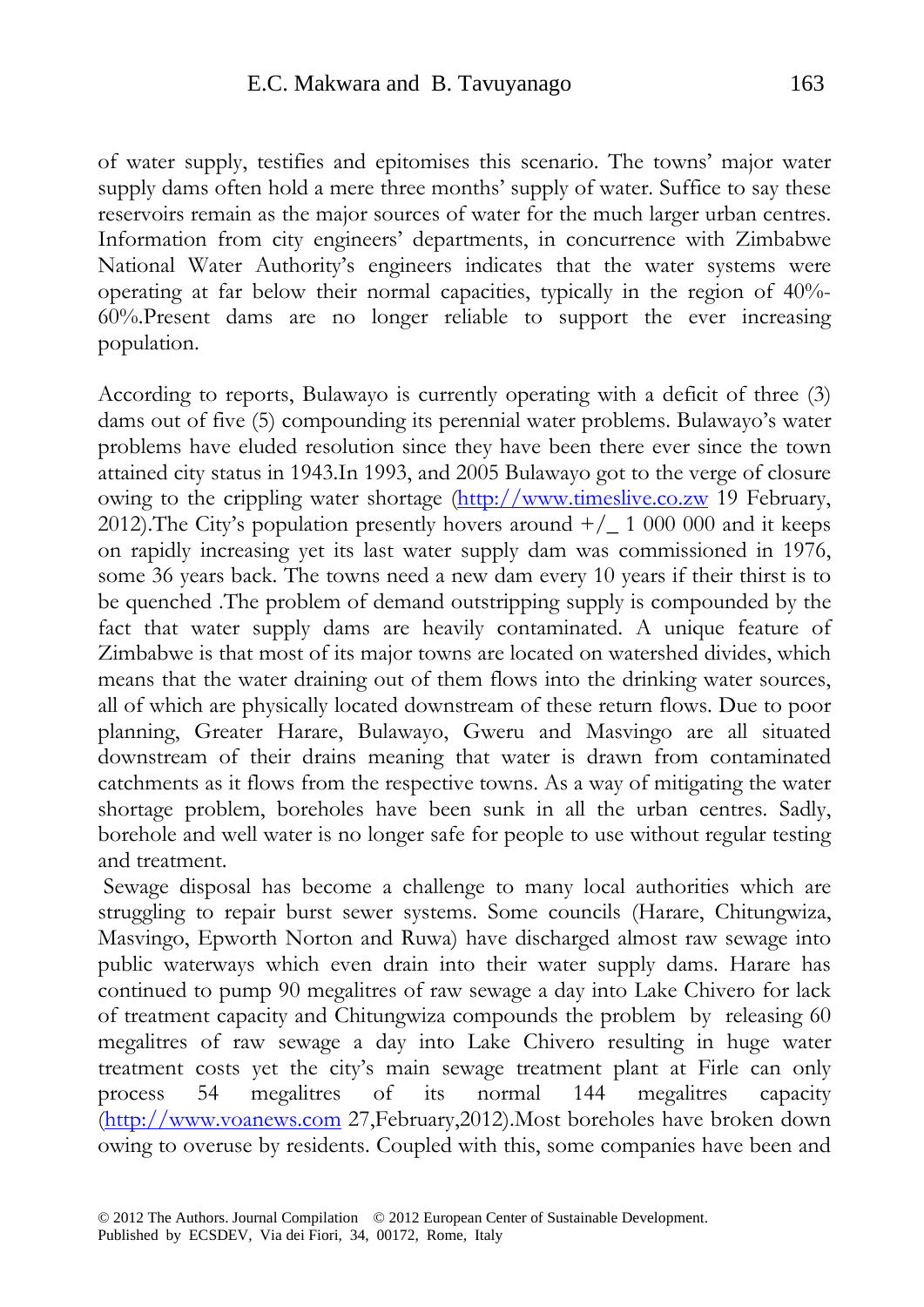still are carelessly disposing of dangerous waste material into water courses, further compounding the already acute problem. This translates into increased water purification costs which visit the very people with any already compromised water supply. The Environmental Management Agency [EMA] has dragged Harare and Chitungwiza Town Councils and a few companies to court over the matter to no avail. According to the law, pollution beyond acceptable limits attracts a 5-year penalty. Clearly both the fines and sentences imposed are simply too low to be deterrent enough. UNICEF said the catastrophic 2008 cholera outbreak was a result of failure to access clean water by many households. Households accessed water from shallow wells for consumption after failing to secure water from the household taps (http://www.timeslive.co.zw 19 February, 2012).

#### **5.5 Infrastructure**

 Most of Zimbabwe's urban areas have obsolete infrastructure. Urban councils are not able to provide services owing to aging pumps and motors. Typically, water treatment works are old and malfunctioning (The Standard, 2010). Residents, especially the poor, who normally reside in the high density suburbs, often go for long periods of time without water because the urban councils do not have the funds to replace the infrastructure. Even those in the low density areas are not spared from these water woes either. 'Serious valve' operations affect the delivery of water to the high-lying areas in towns and cities .When water flow weakens, high- lying areas are usually affected the most. This measure was put in place to speed up the complete restoration of water supply within the concerned towns.

In Masvingo, a city which lies a stone's throw from the largest inland lake in Zimbabwe, thousands of residents have been plagued by erratic water supply. Water supplies are cut off quite regularly on a daily basis despite it lying close to this massive water impoundment. Worse still, the council does not pay for the raw water as per the will of MacDougall, the man who spearheaded Mutirikwi (Kyle) dam's construction. All the city council has to pay are Zimbabwe Electricity Supply Authority (ZESA) bills for power to abstract water from the reservoir.

According to numerous newspaper reports, some parts of Harare have not had water for periods exceeding two months and yet others have not had water running in the taps for over a year. This situation is going to continue unabated for an unknown period. The water distribution systems, built long before the country's independence, have gone without proper maintenance for many years. Pumps that have an expected lifespan of between 15 and 20 years have not been replaced since they were installed (Kwidini, 2007).

The situation is exacerbated by pumps and the water distribution pipe system that are having to contend with larger volumes of water that should be distributed so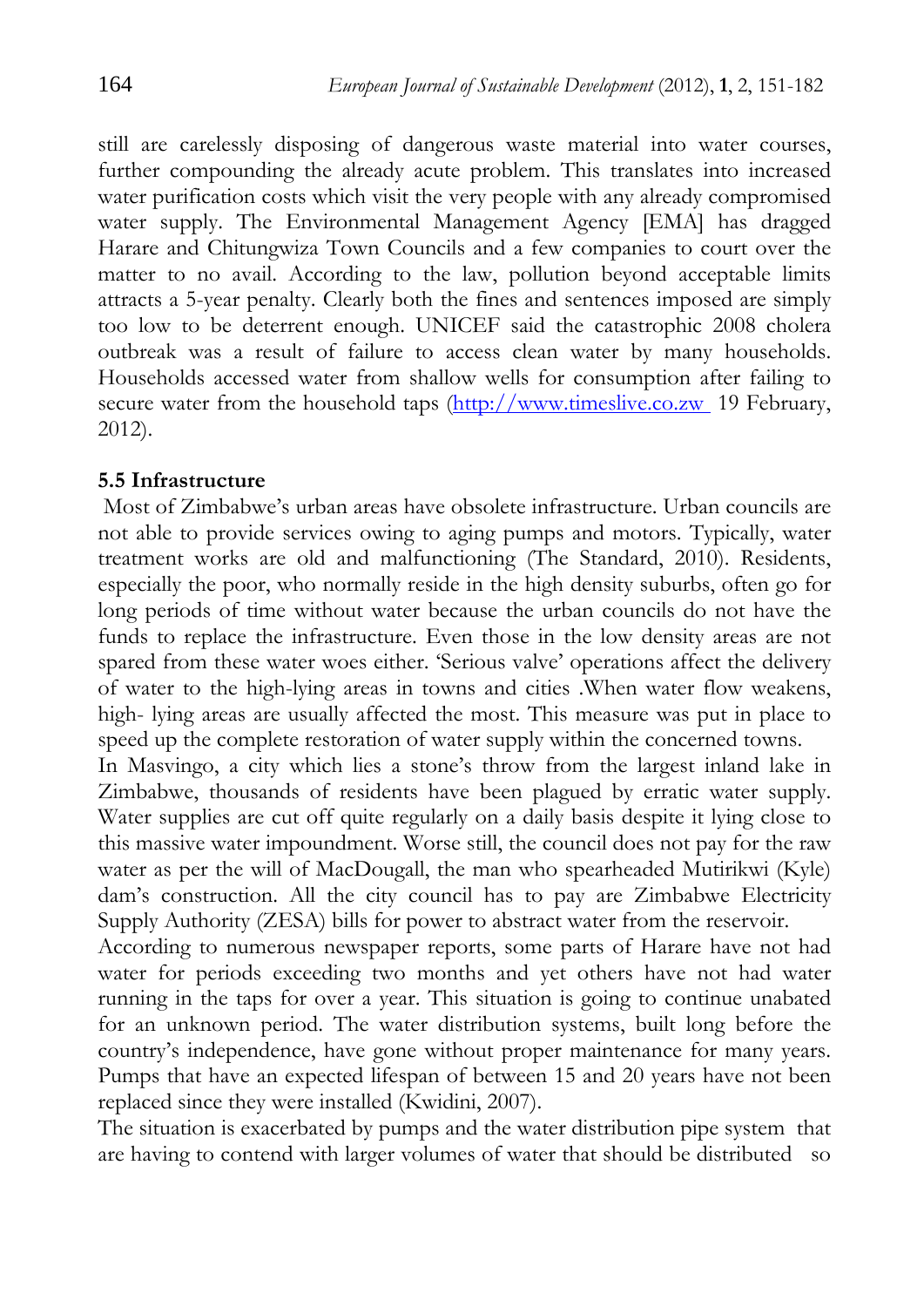that water supply is commensurate with the ever increasing demand as urbanisation takes place (see Table 1). Since the water systems have seen better days, they continuously breakdown. This translates into water shortages. When provision and availability of water becomes inadequate, people are forced to use contaminated water, resulting in water-related diseases such as cholera and typhoid as they fetch water from unprotected sources and use the bush system as toilets are closed because of the non-availability of water (Dungumaro, 2007). Most city treatment works have parts, such as automatic valve actuators, which are out of commission. Delivery pipes and joints leak because of old age (The Standard, 2010). At the height of the cholera epidemic in 2008, Beit Bridge, a border town on the South African-Zimbabwe border experienced serious water problems as it failed to bring water from its water station to town as it did not have the parts to repair the pump. Its pump station could not pump water from the tower to the town as there were no spare parts to repair the pump.

As if this is not enough, cities cannot readily replace the broken down equipment as they are experiencing financial challenges. For example, the city of Gweru cannot afford to buy new motors and pumps as it is financially incapacitated. As a result, residents in the city go without water for more than twelve hours, daily (The Standard, 2010). Urban councils also suffer from the limited foreign currency resources. A severe shortage of foreign currency means service providers cannot maintain or replace aging equipment, or import water treatment chemicals, or electricity from neighbouring countries to keep waterworks functioning (Reuters, 2007).

 Despite heavy rains which filled up city reservoirs in the 2005/6 rainy season, Bulawayo, Zimbabwe's second largest city, continued to experience water rationing and like in 1993, almost ground to a halt, as the city did not have foreign currency to purchase purification chemicals (Nhlanhla, 2008; The Chronicle, 2012).Low revenue levels also mean that the city cannot collect enough money to enable it to treat and deliver water to the residents (Nhlanhla, 2008). Consequently such technical problems mean that though there may be plentiful water in the reservoirs, it cannot be delivered for consumption in its raw state. Urban councils also lack autonomy in setting realistic tariffs, which would help them recover costs and ensure that they continue to operate effectively (Davison, 2001). They have to apply for permission from the central government to raise tariffs, which is often delayed by bureaucracy in government operations. As a result, local authorities are hindered in their day-to-day operations. Water shortages have had a number of negative impacts. They generally result in stringent water rationing, which further causes an increase in diseases as people are unable to bath or flush their toilets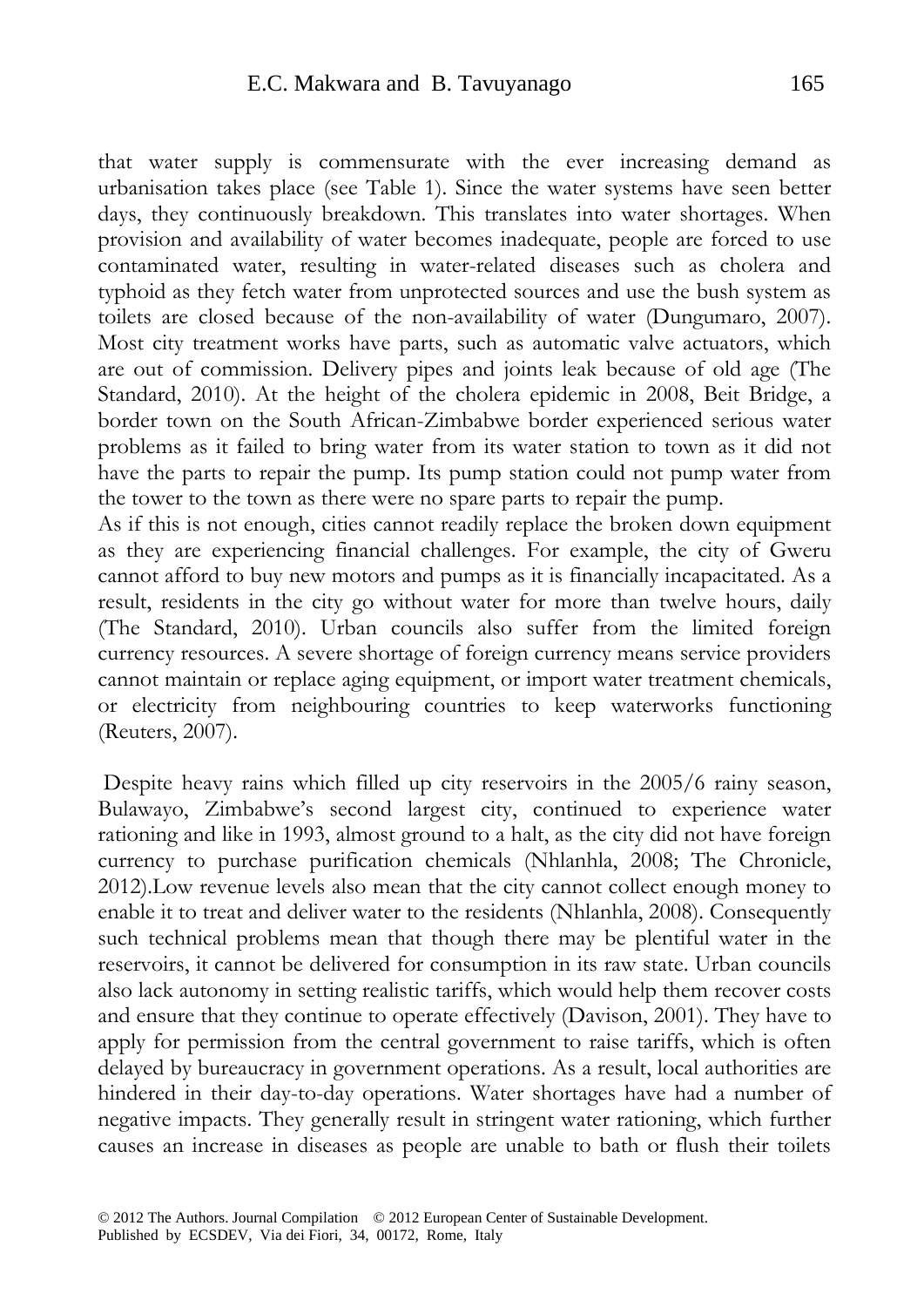(Nyoni, 2007). Many resort to using the bush or open public places. The reduced water flow in the sewage system as a result of the water shortage causes frequent blockages in the system (Nel & Berry, 1992).[See plates 2 & 3 below] This is a nuisance as bad odours engulf the affected areas and pools of sewage water cover the streets and open spaces, reducing children's playing space.



Plate 2: Residents of a Harare suburb walk past raw sewage Source: The Herald, 3 February, 2012



Plate 3: An open drain in a Harare township in 2004 Source: http://en.wikipedia.org/wiki/Zimbabwean\_cholera\_

By 2008, numerous such drains were carrying sewage from burst sewage pipes and faeces washed out of the neighbouring areas as the urban sanitation system collapsed. This aided the rapid spread of the cholera outbreak. The situation was aggravated by the collapse of the urban water supply, sanitation and garbage collection systems along with the onset of the rainy season leading to faeces with cholera bacteria getting washed into water sources especially public drains in addition to proving readily available nevertheless contaminated water.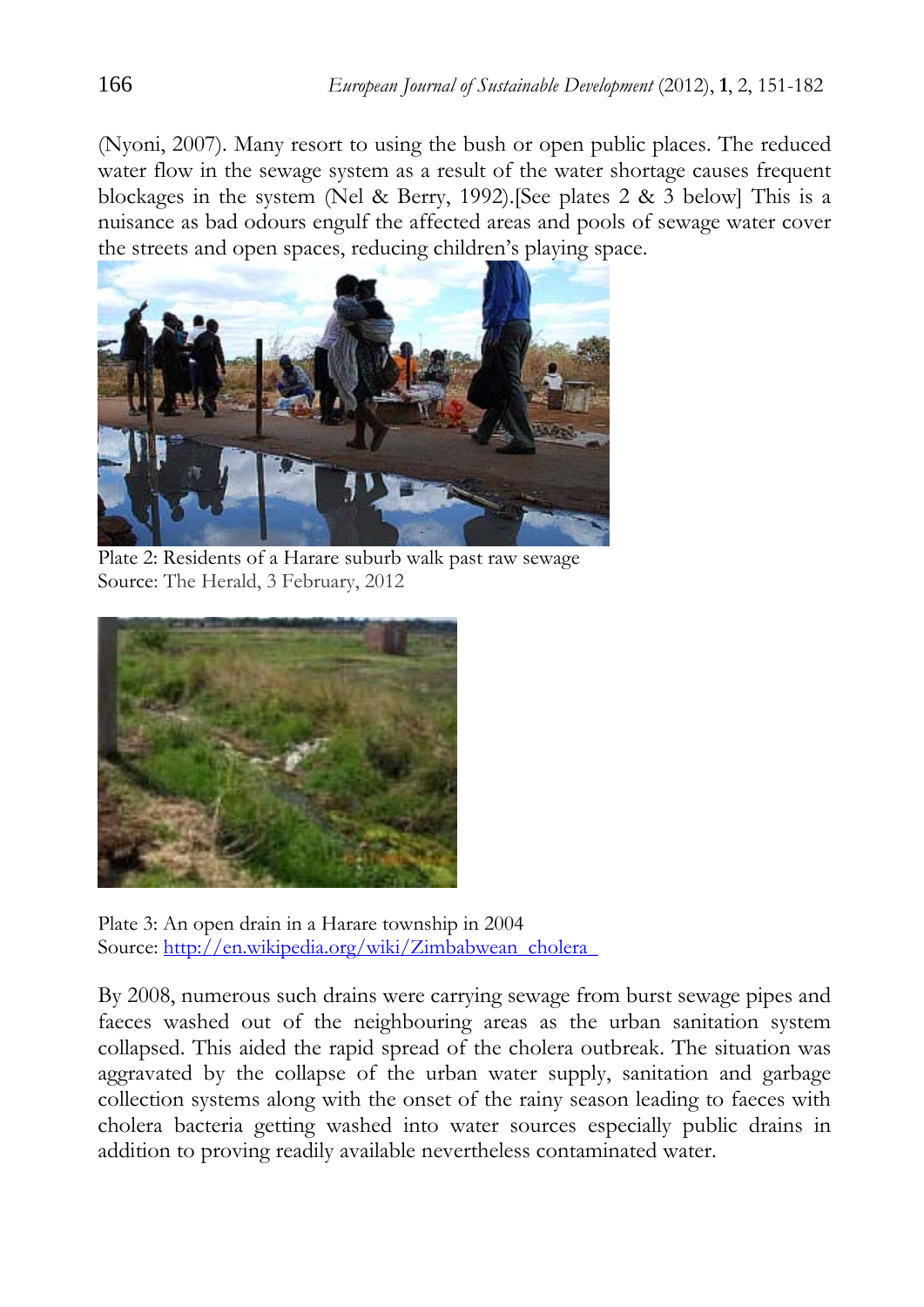Harare ran short of purification chemicals culminating in the stoppage of delivery of piped water on 1 December 2008 (http://en.wikipedia.org/wiki/Zimbabwean\_cholera\_outbreak). By that date, many of its suburbs had not had any water supply for much longer. Harare's plight was replicated across Zimbabwe. Consequently, on 4 December 2008, a ministerial announcement saying there were only sufficient treatment chemicals in stock nationally for twelve weeks supply was made (http://en.wikipedia.org/wiki/Zimbabwean\_cholera\_outbreak). This meant that water shortages were becoming a regular occurrence in the bulk of the urban centres. Subsequently, some of these urban centres became epicentres of the worst cholera outbreak in the country's history which were attributed to the persistent water problems. There is always a potential for an outbreak of various diseases when sewage water flows all over and there is lack of access to safe water. Reports indicate that Harare alone pumps 90 megalitres of raw sewage daily into Lake Chivero for lack of treatment capacity (http://www.voanews.com 27, February 2012). The city's main sewage treatment plant at Firle is reportedly only able to process 54 megalitres of its normal 144 megalitres capacity. The city is thus releasing sewage into Greater Harare's water source thereby increasing the risk for the outbreaks of diseases. The problem is compounded by Chitungwiza town council which is releasing 60 megalitres of raw sewage a day into Lake Chivero resulting in huge water treatment costs (http://www.voanews.com 27, February 2012).Entire city sewage systems have collapsed hence diarrhoeal diseases are still an active concern. Systems were designed for far smaller populations than they have to contend with. Reticulation systems are out-dated and can no longer cope with the increasing population and thus cannot cope any longer and lots of cash are needed to maintain them. Many citizens are not putting their litter in dust bins yet municipalities do not have enough cash to remove the dirt .Consequently, citizens dump their litter willy-nilly resulting in the huge piles of dirt around the cities .Councils are now appealing for help at home by asking residents to pick up their litter .

With respect to water, there has been a cocktail of between eight and ten water treatment chemicals. Without doubt, this is quite expensive for the already financially crippled councils. Little wonder, municipalities have been grappling with water-borne diseases blamed largely on contaminated water since 2008. The problem has worsened over the years with no solution seemingly in sight. A major contributing factor to the severity of the outbreaks is the collapse of Zimbabwe's public health system, declared a national emergency on 4 December 2008.(http://en.wikipedia.org/wiki/Zimbabwean\_cholera\_outbreak).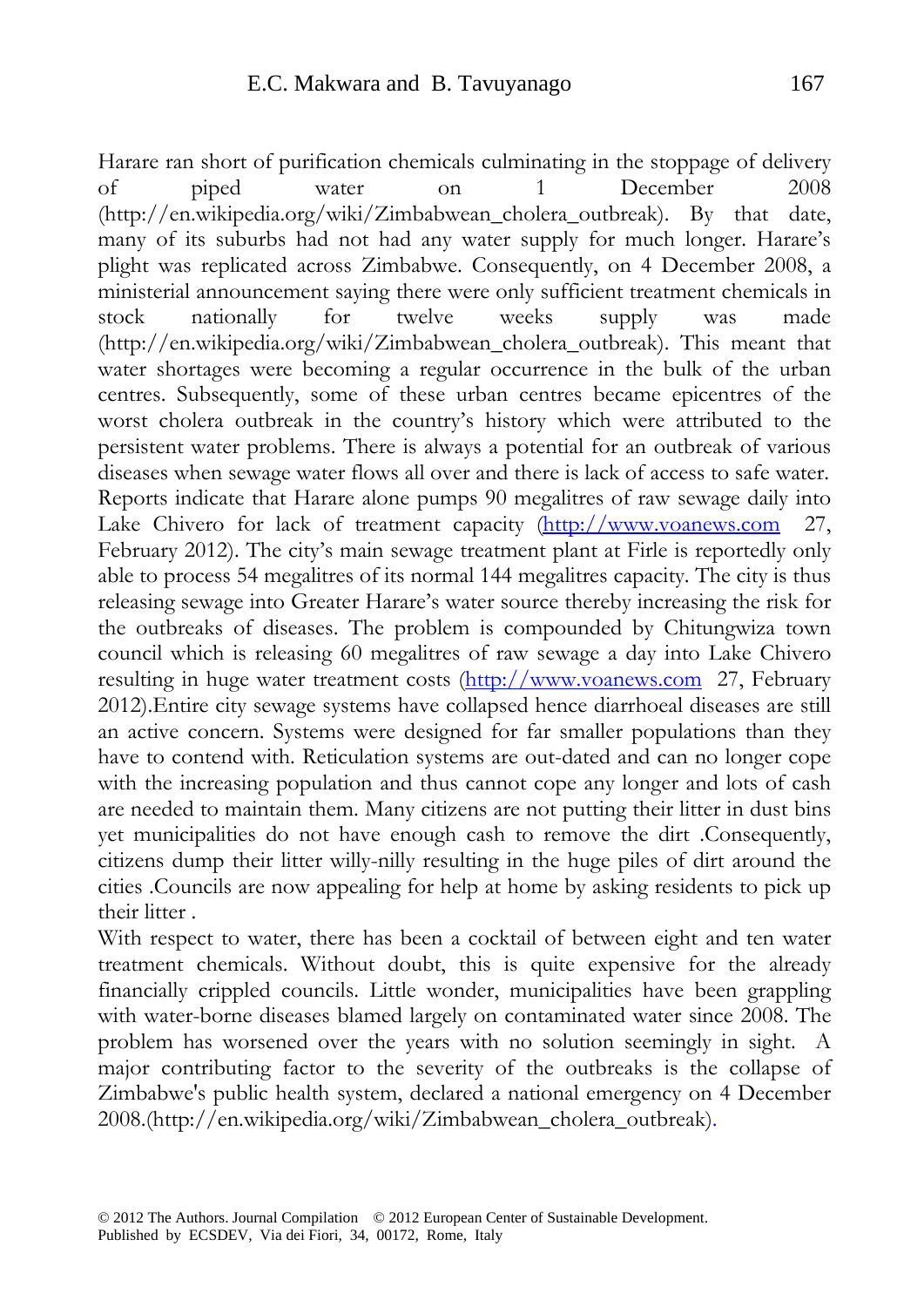### **5.6 Power outages**

The severity of the water crisis in Zimbabwe is attributed to power outages affecting all urban centres in Zimbabwe. According to the various towns' engineering departments, this problem first reared its ugly face in Zimbabwe in 2005 and it is refusing to go. All municipalities cannot pump enough water as their operations are interrupted by power cuts. In the absence of power supply lines dedicated to water pumping, water treatment and pumping stations are severely affected, resulting in trickledown and backwash effect on water supply to the different residential areas. Zimbabwe has ever since then been experiencing serious power shortages, that have resulted in power cuts, which are negatively impacting on the supply of water. The magnitude of the problem has worsened in smaller urban centres as the water works could go for periods ranging from 6 hours to 18 hours on a daily basis without electricity. The Zimbabwe Electricity Supply Authority has not been able to dedicate a power line to the water pumps to avert water problems yet water is vital to life. Load shedding has been on the increase in the recent past. The situation has been exacerbated by numerous electrical faults that are attributed to aging electrical equipment and theft of cables and this has become a serious threat to water supply in many of Zimbabwe's urban centres. Typically, thieves strike when it will be least expected - during public holidays and in the middle of the night when electricity will be needed the most. Some of the thieves also steal transformer oil and this further compounds an already very bad situation.

### **5.7 Loss of skilled manpower**

Zimbabwe experienced a massive exodus of skilled and semi-skilled manpower for greener pastures within and beyond the region. The harsh economic conditions that have prevailed in Zimbabwe from the late 1990s through to today are the main driving force in the loss of skilled manpower in the country. Inflation rose steadily and the buying power of many people was so eroded as to make it virtually impossible to use the Zimbabwe dollar. Under such circumstances, most of the skilled manpower left because they felt the remuneration they got was not commensurate with their worth. Most of them went to neighbouring countries where their skills were in great demand .These included engineers, health officers, plumbers and various other technicians. Semi-skilled and the unskilled labourers simply stopped reporting for work as they sought alternative sources of income aggravating the problem further. This happened mainly in 2008 and 2009. It meant that repairs went unattended to for long periods or that the work that was done was shoddy. The city engineers also claimed that some of the experienced workforce who had either retired or resigned had information on the existing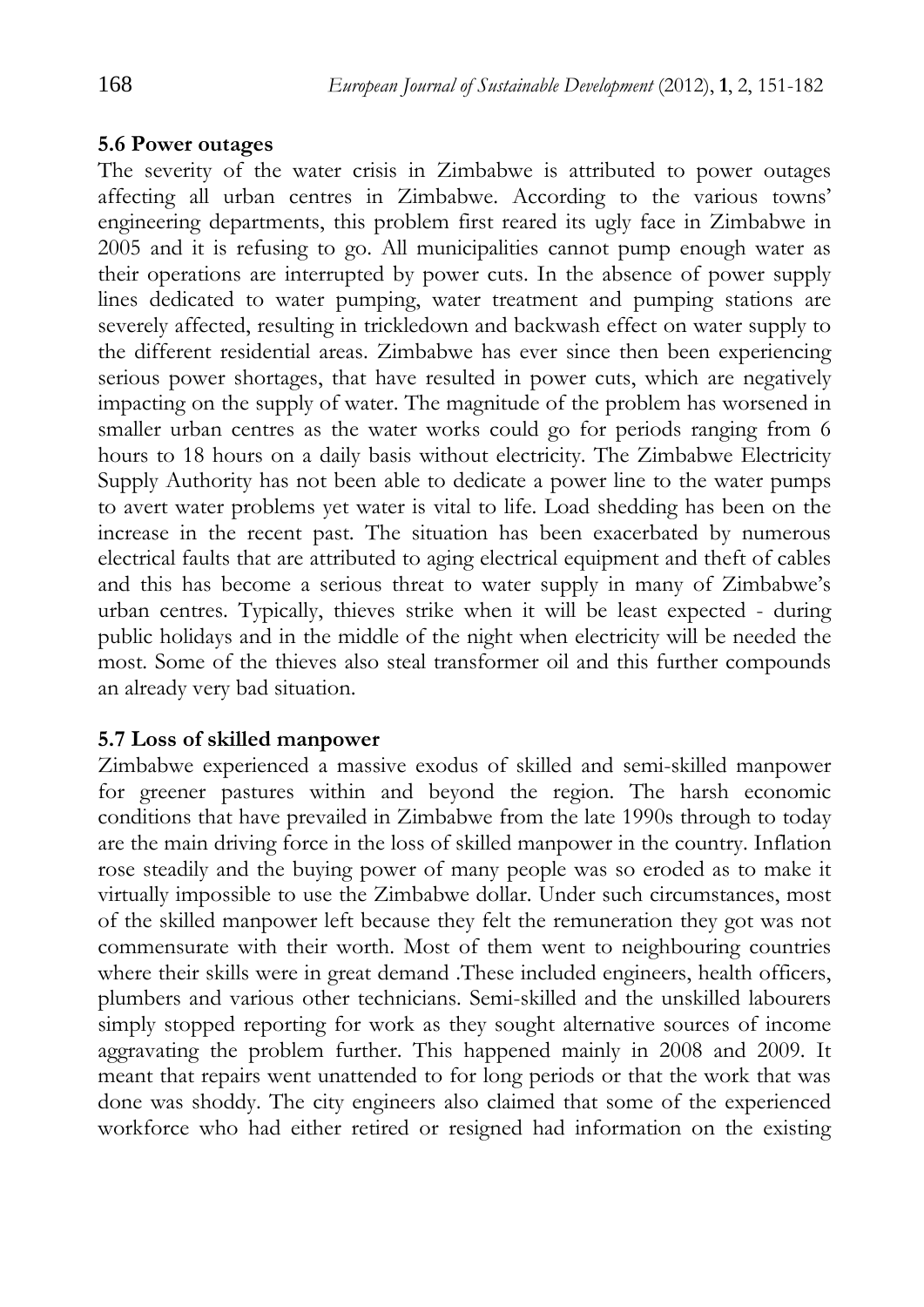infrastructure networks, which their replacements do not have, so problems such as burst pipes might have taken a long time to rectify.

5.8 Lack of political will

The political situation in Zimbabwe from about 2000 to date, not only complicated service delivery, it also grossly compromised it. Residents were of the view that the calibre of councillors in office lacked the vision to turn around the entire urban service delivery system, notably the pathetic water situation in the various municipalities. To them, most of the councillors were concerned with securing votes from their respective constituencies instead of ensuring that service delivery was improved in a wholesome manner. Here lies a problem which has plagued sub-Saharan Africa for so long; politics drives everything and everything is done for political expediency. The qualification for one to hold public office was patronage and 'bravado' rather than ability, skill or passion to serve the public. Ultimately, it is symptoms rather than the root causes of the problems that get addressed, meaning to say we expect to live with these problems for quite some time. Councillors need to be true servants of the people rather than being self-serving. Just like the national political leadership, local government leadership should be altruistic in its deeds and disposition. It defies logic for councillors to insist on their constituencies being attended to first, instead of having refurbishments of the water system being done according to priority based on some transparent criteria. In the context of the existing regime, a multiplicity of repairs gets undertaken at the same time, when it is clear that councils are thinly resourced. Newspaper reports indicate that instituted probes into the on-goings at local authorities show that, apart from the salaries ranging from US \$3 200 up to US\$10 000, depending on the size of the urban council, for council managers, councillors were illegally granted loans. Interviews with residents revealed that councillors were allocating themselves loans using ratepayers' money instead of channelling it towards their needs. This reflects misplaced priorities, which only worsens the plight of the citizens. Water and sanitation should always receive priority attention.

According to some council officials, municipalities in Zimbabwe lack the autonomy in setting tariffs. This impact on their ability to ensure a full cost recovery of the services they offer. They depend on the central government for the funding of capital infrastructure projects, such as the laying of new water pipes and the construction of reservoir tanks. Apparently the central government itself is short of money and there is rampant corruption. There is evident lethargy and maladministration within government. This has severely debilitated urban councils in their quest to provide water, among other services, to their residents. All major projects must be approved by the central government. Problems that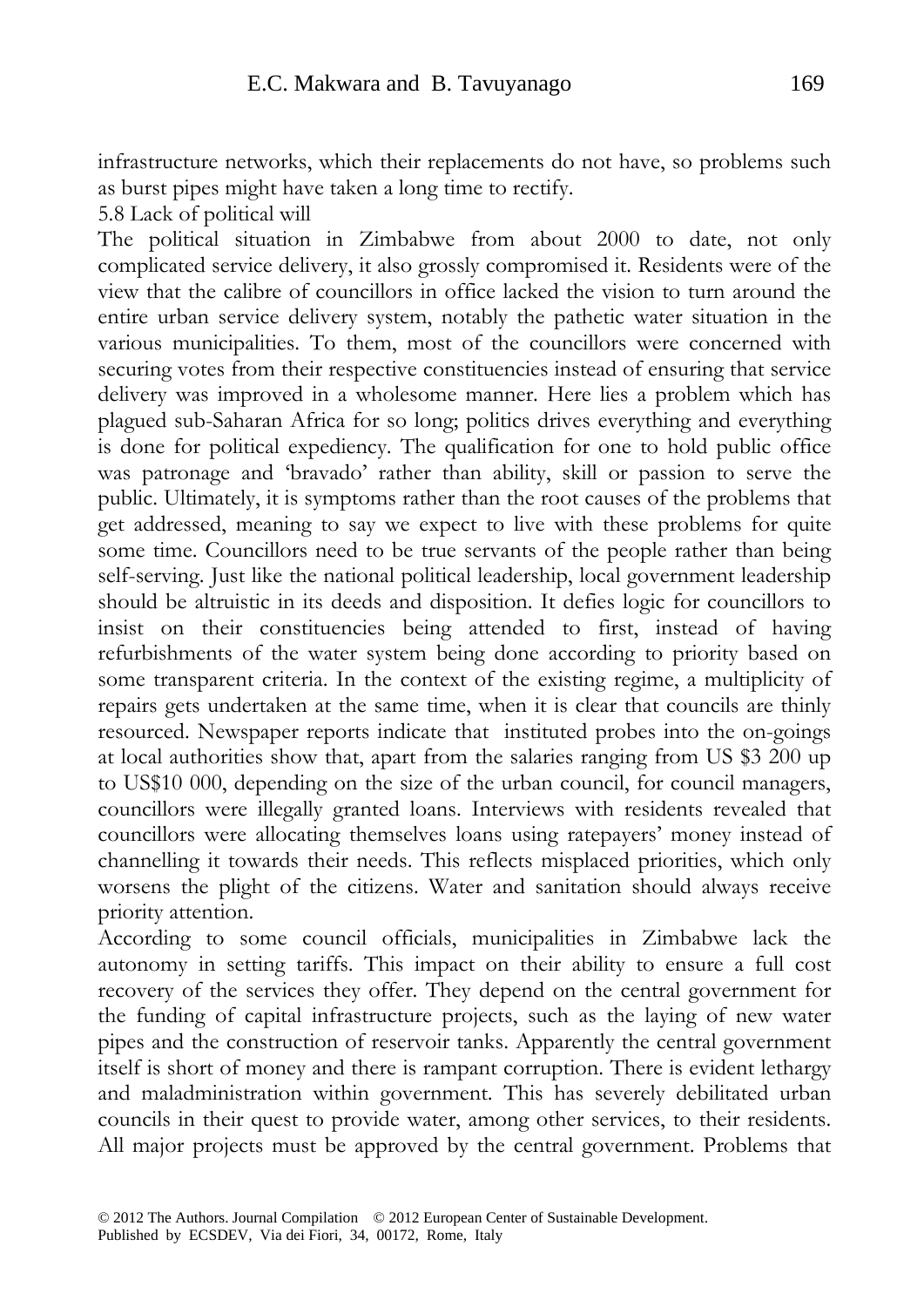could be corrected early are left to worsen as municipalities wait for approval to buy parts and equipment. This red tape in the government does not help matters.

### **5.9 Shortage of foreign currency**

It also emerged that urban water problems were partly due to the shortage of foreign currency. Municipalities could not raise their own foreign currency, so they depended on the Reserve Bank of Zimbabwe. The central bank was, however, burdened with other responsibilities, such as procuring much needed food for the country which has been experiencing recurrent droughts besides being subjected to bad agricultural policies. Councils could not and cannot raise foreign currency from ratepayers, as during that time, the Zimbabwe dollar was the official currency. Foreign currency was necessary for importing spare parts as well as water treatment chemicals. At the time of the study, the political turmoil prevailing in Zimbabwe made it difficult for municipalities to import spares. The country was under targeted sanctions and all municipalities fell in this bracket. Urban councils could not import spares from Europe. The water system in place had most of its components originating from Britain, the former colonial power. The only way out is to lay new systems which is impossible as municipal councils do not have adequate funds to undertake such an activity. Be that as it may, priority attention should and must be given to sourcing and providing funds for this very crucial area.

### **6.0 Conclusions**

Many urban settlements in Zimbabwe are experiencing acutely debilitating service delivery challenges. Among these are a myriad of water problems that continue to dogg most of them. This plethora of water problems is seemingly eluding resolution as is evidenced by their refusal to go. Apparently water problems are more pronounced in the larger settlements. Not surprisingly, Greater Harare is hardest hit with areas that were previously not affected now getting water cuts including the leafy, posh and upmarket suburbs. The causes and impacts of these problems are multifaceted in their nature .By and large, these water problems revolve around quality and quantity issues, both of which recur and resonate across the country. Such a scenario does not augur well for the densely populated urban centres as it can easily translate into serious environmental, ecosystem and human health problems which may degenerate into a catastrophe as was the case in 2008 when the worst cholera outbreak in the country's modern history assumed epidemic proportions.

The water shortages are exacerbated by the shortage of foreign currency to buy water treatment chemicals and spare parts for the dilapidated and decaying water distribution networks and power cuts that have hit the nation .This necessarily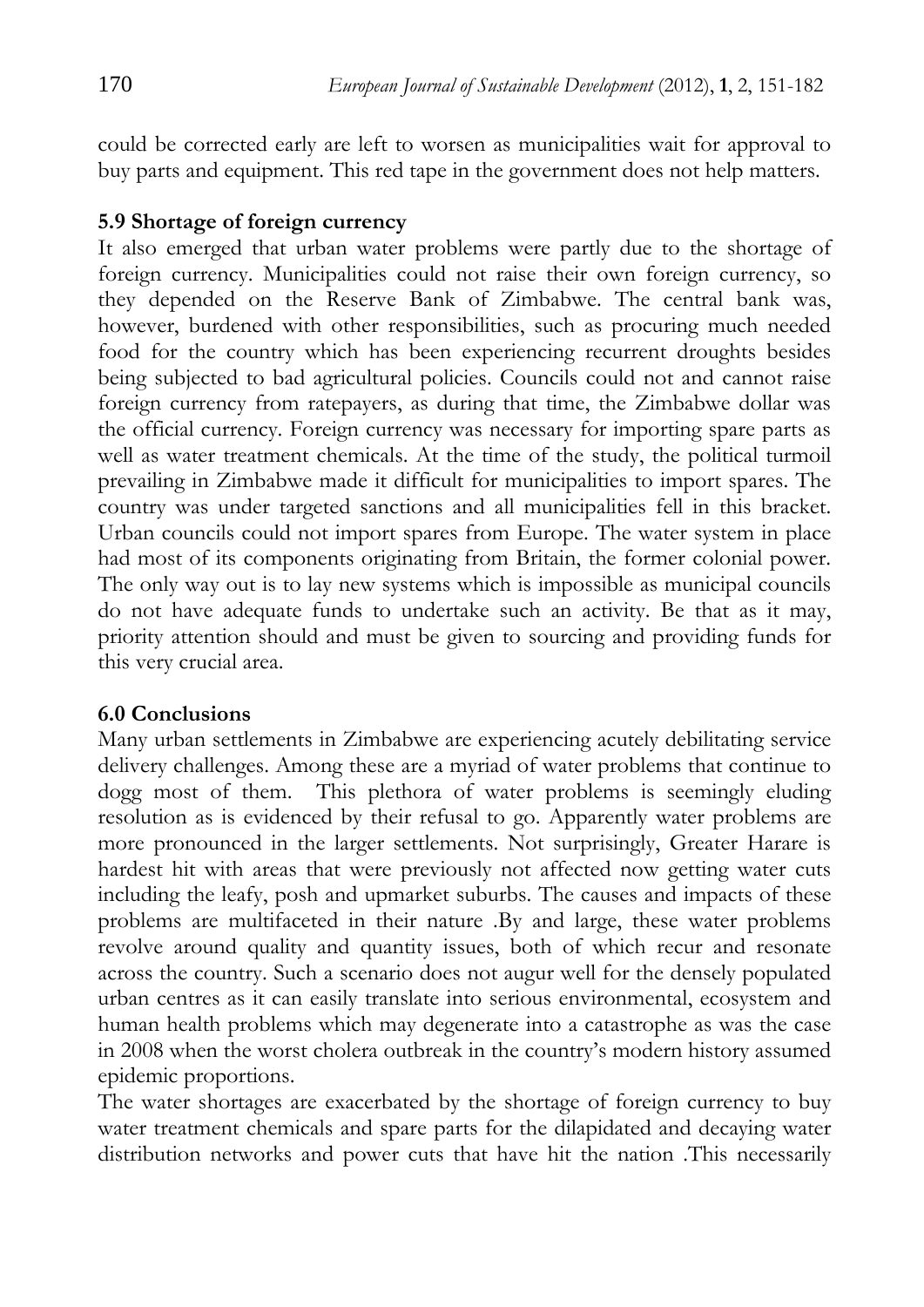implies that residents get short-changed as they get supplied with both grossly reduced and under-treated and under-purified water, if they are lucky to have water running through their taps. There are fears of cholera outbreaks as the situation seems to be eluding resolution and getting out of hand. In the case study urban settlements, residents continue to be dogged by water problems as typhoid is spreading. It is evident that the explosion of urban populations in poorer countries is too fast for municipalities to keep up. National access to safe water in Zimbabwe's urban areas has significantly declined, particularly between 2006 and 2008.

At the height of the problem, people literally slept in queues and travelled long distances around their respective towns in search of this all-important and yet priceless commodity. Quite often, residents collected water from nearby burst pipes, wells, boreholes and streams. A source which separates the delivery of drinking water from potential contamination, such as piped supply, protected well or spring is deemed to be 'safe'. Interpretation of access varies between countries but generally it refers to a household supply of 20 litres that can be fetched within a 30-minute round trip, a distance of about one kilometre. Simple low cost and low maintenance technologies are now available to fulfil these undemanding criteria. Yet a lot of people are still being forced to gamble their health and lives with unsafe drinking water. 'Safe' sanitation is as a facility which removes excreta from the risk of human contact and encompasses covered pit latrines as well as flush toilets. The sanitation target should be the Cinderella of the cause, and rightfully should receive funding for both water and sanitation programmes across the country. It is incomprehensible that more Zimbabweans have access to mobile phones than toilets a scenario which obtains in most developing countries even some which are boasting nuclear weapons and space programmes. The notion that diarrhoea is caused by drinking contaminated water presents an incomplete picture. More attention should now be given to the link with unsafe sanitation and absence of hand washing. There ought to be safe and clean drinking water and sanitation as a human right that is essential for the full enjoyment of life and all human rights. The best way to overcome all this lethargy is Sanitation and Water for All. There too is need to gain a greater understanding of the link between water, sanitation and economic growth, in order to commit appropriate resources.

There has to be greater determination in convincing households of the value of safe sanitation and improved hygiene. Promising results have been achieved in an approach known as community- led sanitation preferably using participatory methods which promote behaviour change through peer group condemnation of open defecation as an anti-social habit. Creating a sense of ownership within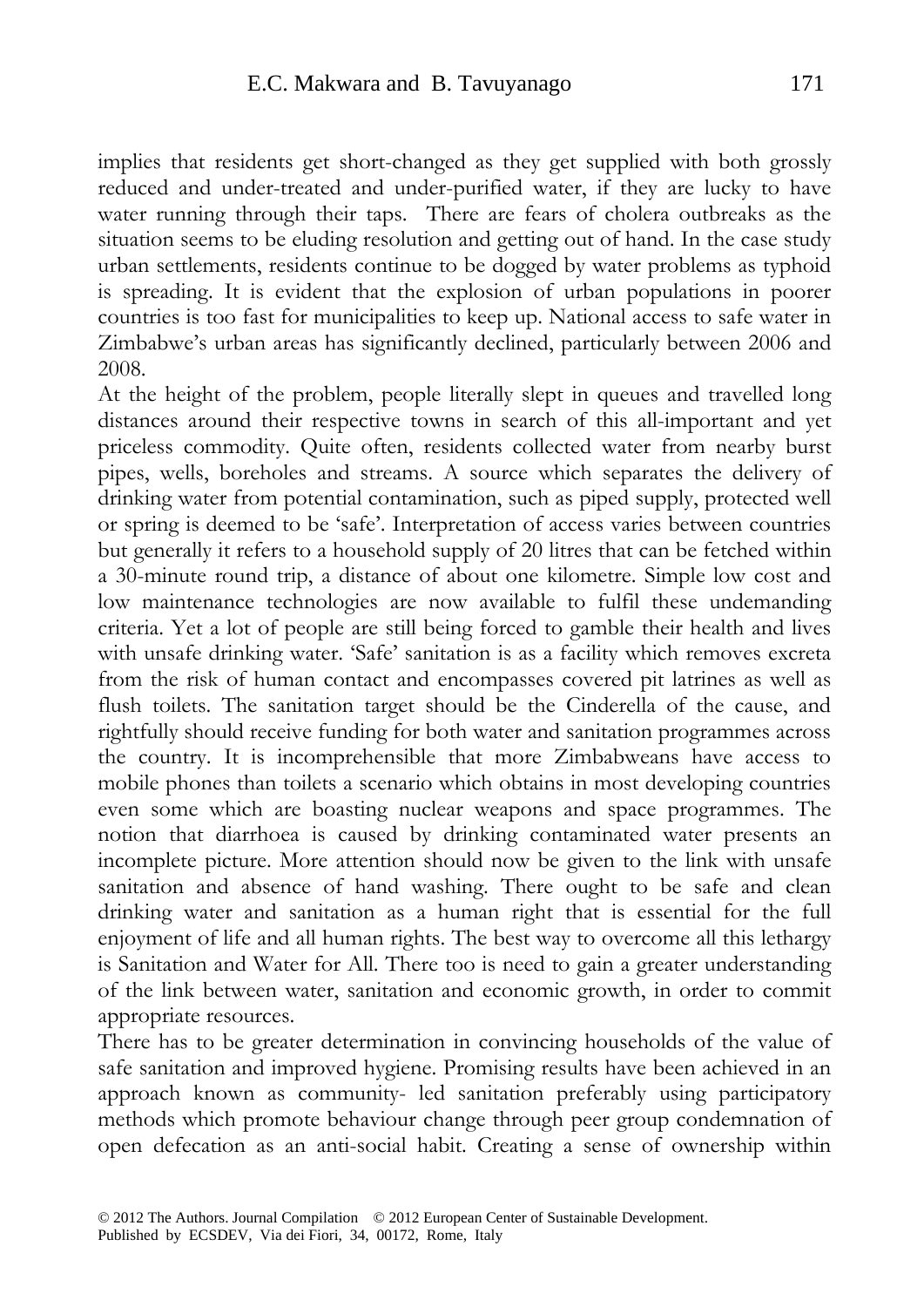community-level water and sanitation projects in both rural and urban areas has a consistent record of success. An improved understanding of the right to water could translate into wider citizenship movements to bring local and national governments to account.

Under pressure from rising populations and more extravagant lifestyles, water has become a scarce resource. Inevitably, it is the poor who tend to lose out in competition for resources, typically through the pricing mechanism. Many residents are over-extracting freshwater from vital aquifers faster than its natural rate of replenishment, causing groundwater tables to fall dramatically. Nowhere in Zimbabwe is the need for demand management more acute than in the capital and its environs. Appropriate measures include awareness programmes, water pricing, and pollution prevention, rationing and reusing water and recycling wastewater. The impact of water shortage has resonance on drinking water sources which need to be more resilient to variable rainfall.

Provision of water is still a challenge. The problem of water supply in the various cities of the country has had very serious consequences, especially in the years 2008 and 2009. During the worst cholera epidemic in Zimbabwe's history, towns were considered high-risk areas for cholera because of the on-going water and sanitation problems (Medecins Sans Frontiers, 2009). Between November 14, 2008 and April 4, 2009, well over 1500 deaths were recorded across the country and most of the deaths were reported in areas such as the high density suburbs that were characterized by water shortages and poor sanitation (World Health Organisation, 2009).Prior to the cholera epidemic, urban centres such as Beit Bridge, Chitungwiza and Kadoma were in the news regarding cases of deaths attributed to the lack of safe drinking water.

Council medical staff reported a high incidence of water- borne diseases. They said these were prevalent among young children who played in the sewagepolluted water. They also drank water from unprotected sources. Due to the scarcity of domestic water, residents have dug shallow wells from which they draw water for various uses. These wells, instead of bringing relief to the residents, have become a health hazard. Most of the wells are not protected, hence runoff after storms collected in them. Given that Beit Bridge, Bindura, Bulawayo, Greater Harare, Gweru, Kadoma, Masvingo and Mutare, among other Zimbabwean urban centres, have experienced serious sewage bursts, raw sewage has found its way into some of the wells. As a result, deaths attributed to diarrhoea have been recorded. Information given by the health staff in municipal councils showed that most ailments treated in council clinics were water-related. These towns have also experienced serious water rationing as a way to balance the sharing of this limited resource among all the suburbs in the various towns, bringing a great inconvenience to residents. Almost all suburbs in the various towns have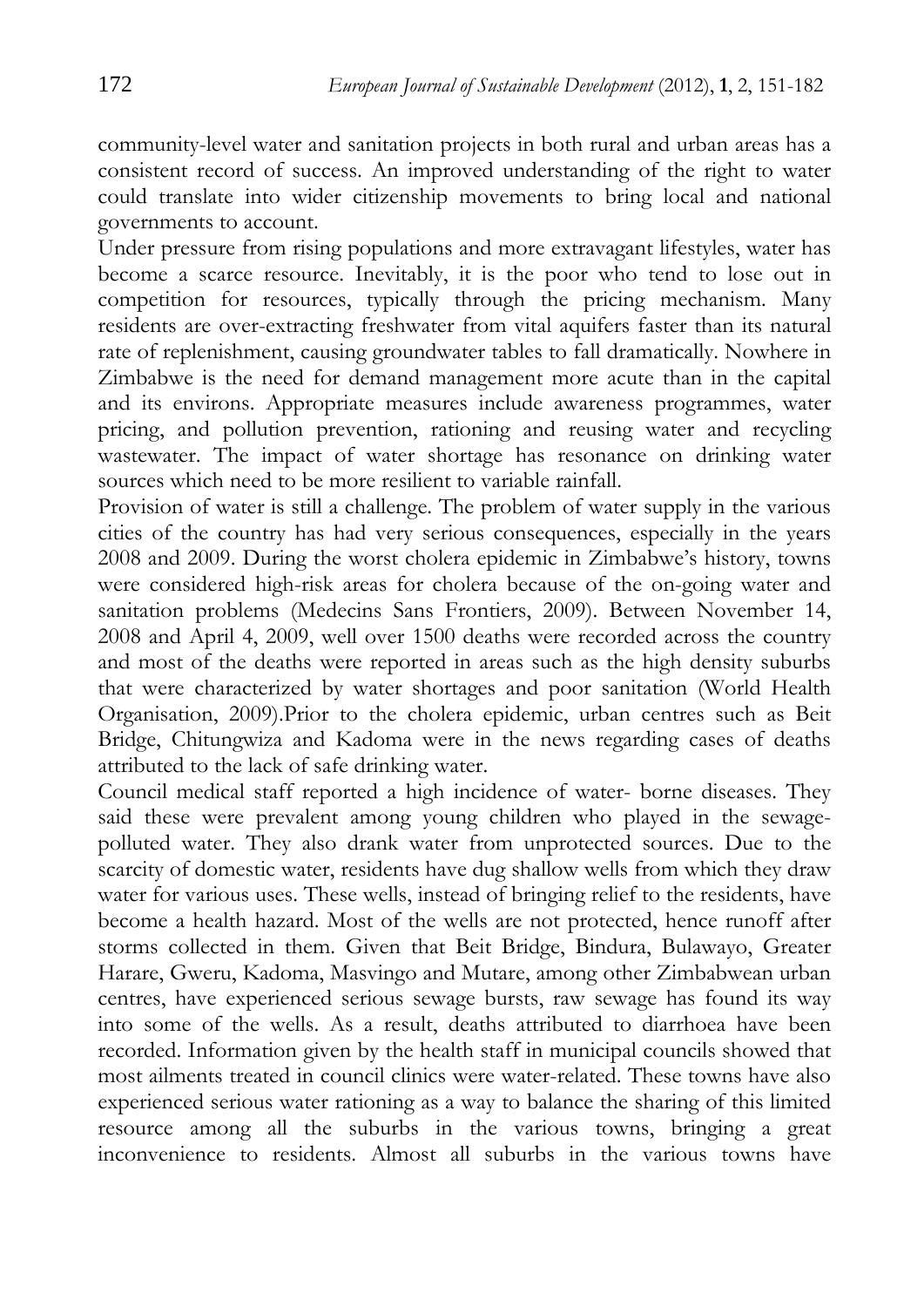experienced serious sewage blockages. This was due to the reduced water flow in the system, which presented great potential for disease outbreak.

The shortage of water has resulted in the spread of water-borne diseases in addition to causing discomfort to householders and several blockages in the sewage systems. Undoubtedly it is a serious threat to sustainable urban development in the country. The economic situation is threatened as industries do not have water for production purposes. Socially the health of the residents is under siege. The environment is polluted as toilets cannot function well without water. It is imperative to turn around the situation in order to avert any further outbreak and spread of diseases in the country. Regrettably, Harare and its environs continue to be hit by a biting water shortage to the extent that another epidemic is looming as evidenced by the current typhoid scourge reported by the City's Health Department yet water shortages are still prevalent (The Sunday Mail, 27 November, 2011).The persistent crippling water shortage results in many households resorting to unprotected water sources for domestic consumption. Tap water could not help the situation because when it flows, it is said to be unsafe thereby exposing residents to and precipitating further spread of waterborne diseases. Municipalities are failing to produce enough water to meet demand. In some cases, the situation gets compounded by councils' water disconnections to residents who are defaulting payment for various services rendered.

### **7.0 Wither Zimbabwe?**

### **7.1 General recommendations**

Zimbabwe remains at the risk of another major outbreak of waterborne diseases because the same problems that helped drive the last cholera epidemic remain unresolved. The Ministry of Health should urgently seek financial bail-out from Treasury to control disease outbreaks countrywide to avoid the unnecessary loss of life, particularly because these pandemics arise from water problems and poor sanitation facilities in the country.

There is a desperately urgent need to look into service delivery issues in the country's urban areas. Water is vital element in human survival. There is a compelling need to come up with long-lasting solutions to the problem of the water shortages. To cope with rapid urbanisation, local and national settlement planners have to look into the future from the usual three perspectives: short, medium and long term.

The need for residents to engage service providers on water supply and sanitation improvement cannot be overemphasised. Engagement should remain a key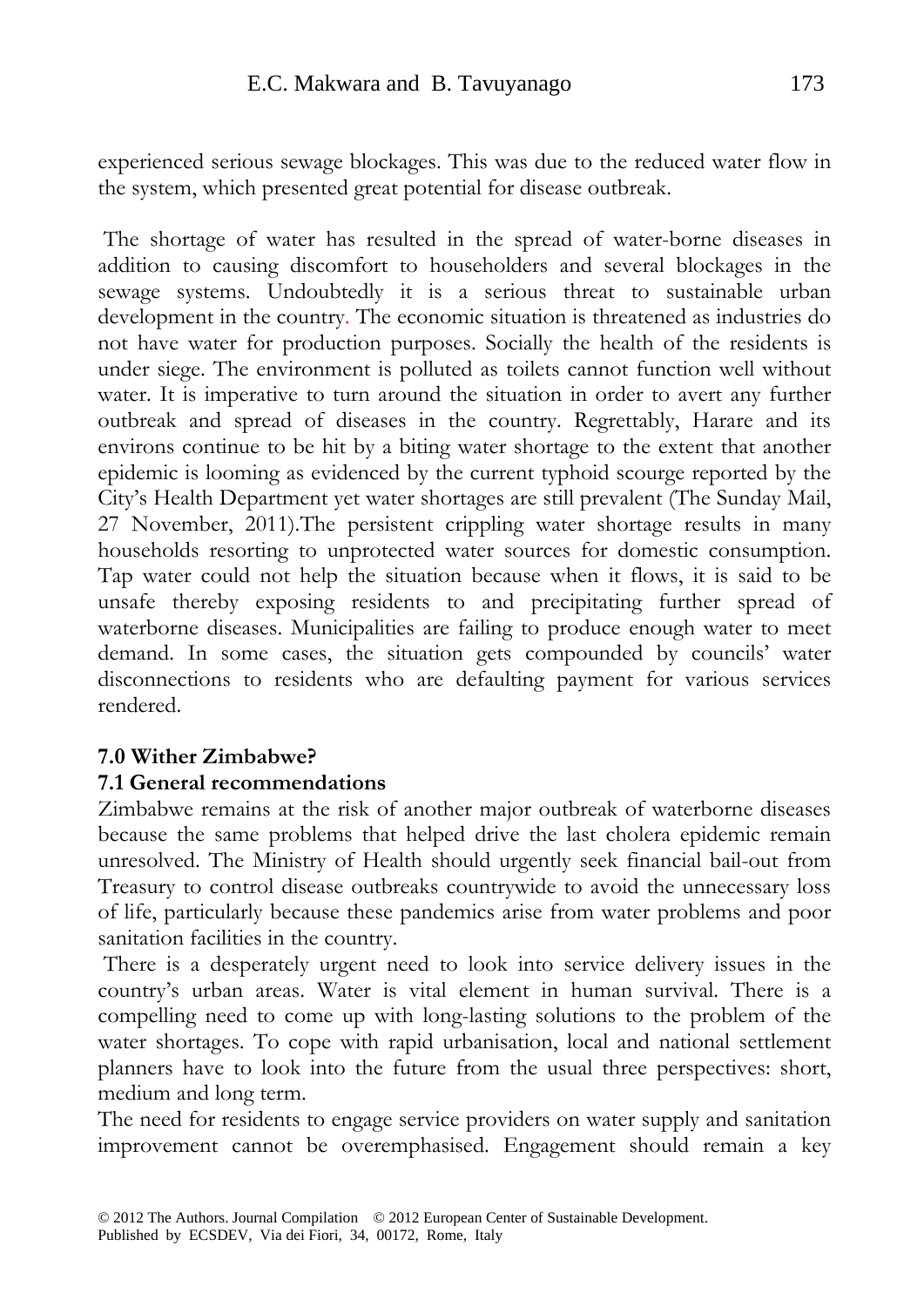strategy in responding to problems faced by the residents. Comprehensive plans with time frames should be in place to address water shortages-e.g. rehabilitating existing water infrastructure and the construction of new water supply dams. Residents' representatives should win the hearts and minds of residents by working towards achieving measurable results like improvement in water supplies and sewage reticulation.

Water provision should receive priority attention from government. It is a national crisis which needs a national solution because councils alone cannot find ways of providing potable water facilities as an alternative. We contend that the causes of cholera have not yet been dealt with and failure to do that means that we won't win the typhoid war. Urban residents should look for permanent solutions to the outbreaks in their midst and take responsibility in monitoring cleanliness within their communities.

There is need to conduct some monitoring and evaluation of water and sanitation interventions in urban areas. This is important because if all of the leakages are detected early, councils can quickly review any strategy in place to see if it is sustainable. This will save water loss through leakages and burst pipes, while, at the same time, ensuring that citizens get the best service possible. It is imperative for urban councils to attend to leak detection, unsuitable pressures, and inadequate maintenance in these old reticulation systems. Furthermore, budgets, lack of resolve and drilling boreholes should receive priority attention

### **7.2 Refurbishment of the water system**

Urban councils must give priority attention to the refurbishment of their fatigued yet overstretched water systems to avert the resurgence of the diseases. This is important as access to clean water is essential in ensuring human well being. In 2000, the United Nations committed itself to attaining one of the Millennium Development Goals, which seeks to halve, by 2015, the percentage of people living without sustainable access to drinking water. This requires that councils adopt new technologies with ready spares and better efficiency, instead of the old equipment installed in the late 1930s through to the 1950s.The old water supply networks are being overworked and overstretched hence they are readily yielding to the relentlessly excessive pressure they are subjected to. It is a lot more costly to repair them than to actually replace them.

### **7.3 Political will to tackle the problem**

The government of Zimbabwe should cede autonomy to set water tariffs to local authorities. This will capacitate them to recover costs as well as embark on new projects in service delivery without going through the red tape in government. This way, residents will get the water they so desperately need. Resources should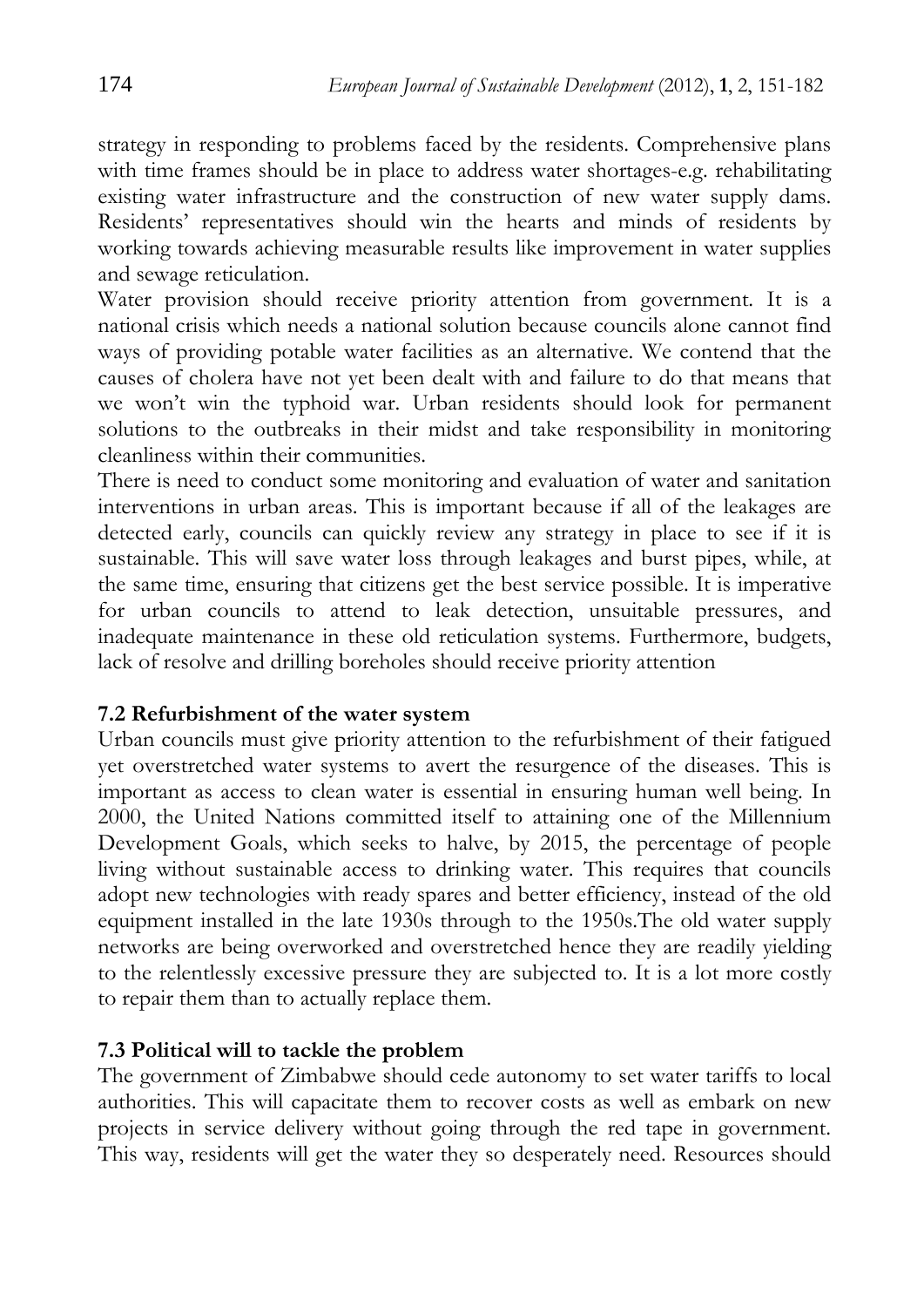be channelled towards the improvement of water supplies. Councillors need to get their act together and have their priorities right. Elected office bearers should be altruists, true servants of the people rather than being self-serving. There is need for ethical considerations in council activities so that they do not get guided by the 'what is in it for me philosophy'. Elected representatives should be accountable to their constituencies and conduct constituency business in a transparent manner. The government, both national and local has the traditional responsibility to

provide water and other important facilities and services to these sprouting communities. The above scenario is based on the sound assumption that it is impossible to stem the exodus from the rural areas to urban centres. To cope with this fast urbanisation development local and national settlement planners have to look into the future.

#### **7.4 Involvement of the community**

There has always been a top-down approach in the provision of services in Zimbabwe's urban centres. It is now imperative, instructive and mandatory to change this operating *modus operandi .*The community should always be involved by way of informing them on water problems and educating them on conservation measures and on sustainable utilization of water. They should feel that they are part of the system as they suffer the consequences of water shortages. That sense of ownership engenders responsible and sustainable water utilisation and mutual trust between residents and the council will get enhanced.

Actively involving the community before even thinking about building more storage facilities could go a long way in an attempt to provide a long- lasting if not permanent solution to the water problem in the country. Perhaps the starting point could be educating people on not only the value of water but also the purification and distribution processes. This way people will appreciate the challenges faced by their respective councils and they can even proffer solutions. Given that so many brains, instead of only a few will be involved in the water equation, it reasons out that more workable solutions could realistically be proffered.

7.5 Increasing storage capacity

There is need to construct larger storage reservoirs in all the urban centres so that, at any given time, there is water in the storage tanks. This will offset deficits during the dry climatic seasons. This is the most logical thing to do in light of the fact that the country is rapidly urbanising. The process of urbanization is largely happening in the form of the growth and expansion of existing urban centres .This strains and stresses existing facilities and services as insurmountable pressure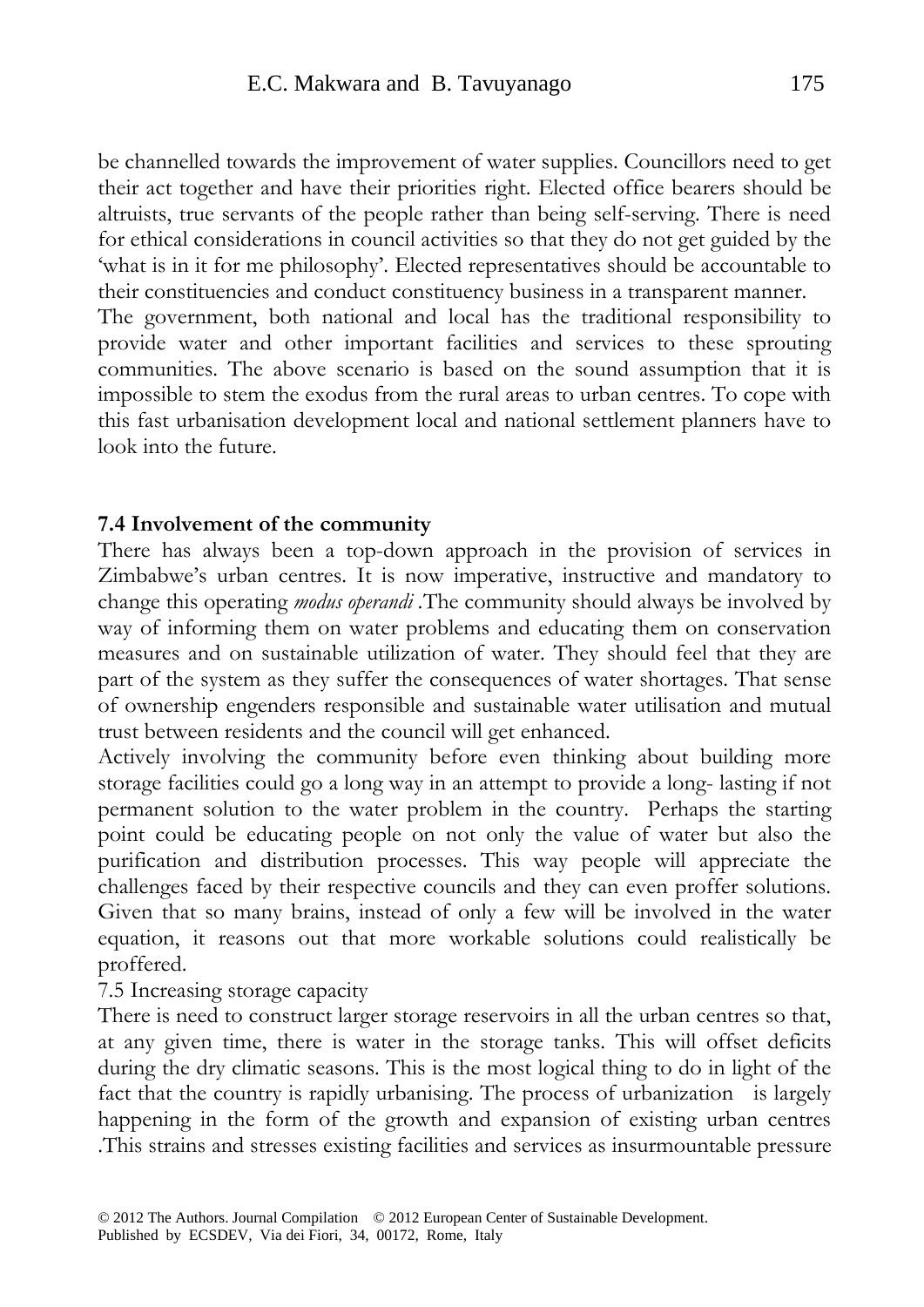is constantly exerted on old water distribution networks which have seen better days.

## **7.6 Develop new cost-effective water resources management strategies**

Most, if not all the urban councils in the country need to complement the available sources of water. The existing water resources infrastructure is already overstretched and the meteoric urban population growth is pilling pressure on them. In the past, the increase in water demand has invariably been partially addressed by infrastructure improvements to increase supply, typically paid for by government budget and donor funding. However, this solution is no longer sustainable. There is a cost-effective alternative that has been gaining prominence: the more efficient use of water resources. Rather than increasing supply, unreasonable demand can be decreased relieving supply demand faced by water utilities and government agencies. Water conservation (demand management) focuses on long-term water savings. Water conservation takes various forms such as water rationing, metering of usage, re-use, lining of conveyance and storage systems. This should be appreciated against the background that Zimbabwe's urban centres are exploding, with population doubling every 20-30 years. Greater Harare for example is teeming with people. This increasing population is exerting additional demands on water resources. Millions of dollars would be invested towards supply options but this will not be enough especially in the area of shrinking development aid and national budgets. So, demand, both present and future, must be reduced .This is where water conservation will play a role, it reduces unreasonable demand thus helping in copying with demand-supply imbalances. This strategy should be adopted as the last resort. Almost all urban centres in Zimbabwe have adopted this strategy in a bid to equitably distribute water to all its suburbs and industries. The problem is that there is no clear cut time table that is being followed in this endeavour. This kind of arrangement also applies to power supplies which aggravates water supply problems in the country. In addition, all waste water must be recovered and put it to good use. This water

could be used for cooling purposes in industries or for watering gardens instead of letting it flow and pollute the environment, including the very sources of towns' water. In the long run, this is a sustainable way of utilizing water resources. Recycling of water can be introduced and where it already exists, it must be scaled up. Such physico-chemical water could be used to water parks, playing and sport fields or cemeteries through a two pipe system .It may as well be reclaimed to a portable standard. It is worth implementing conservation programme involving appropriate and conjunctive tariffs. When tariffs are high, they keep demand low. Demand curtailment by water conservation planners would typically be conducted for domestic, industrial, commercial, institutional and other water users. Reducing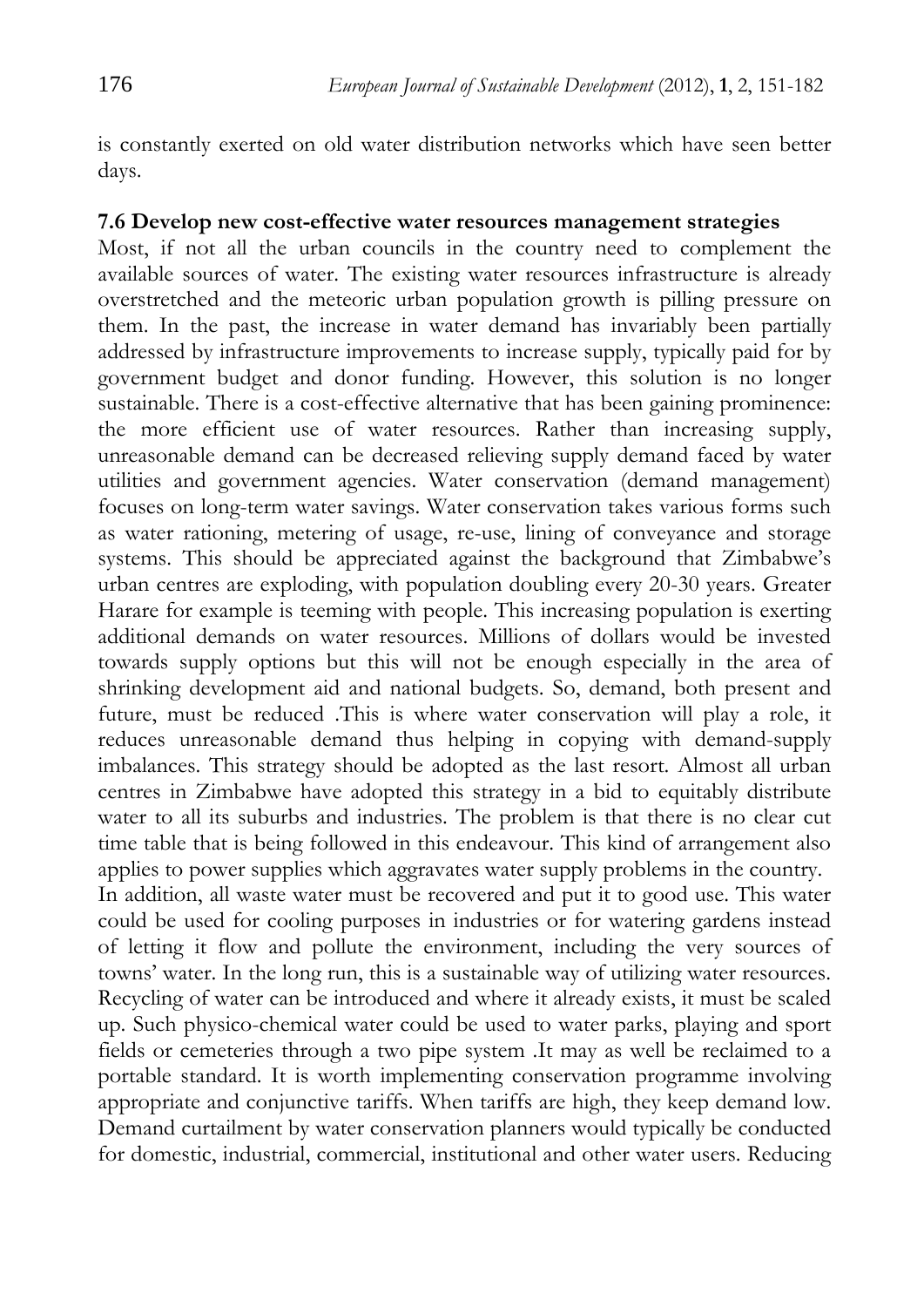unaccounted for water involves specific measures such as leak detection and repair, block rate billing and reduction of water theft. Zimbabwe, just like the SADC region is known for recurrent droughts. Since water is critical to development, it is pertinent to come up with alternatives in the face of water shortages. This approach is however quite unattractive on account of the massive capital outlay that is required for the attendant infrastructure such as dams and pipelines to increase supply. Conservation is meant to curb demand and delay the implementation of the next water scheme. Indeed, conservation is more cost– effective than supply augmentation. Little wonder, Bulawayo and Harare's water augmentation projects have been on hold for long periods of time, this despite the perennial acute water shortages in the country's two largest urban centres.

#### **7.7 New approaches to water resources management**

It seems rural life is healthier, happier, and more secure than urban existence provided water, energy, food and social amenities are both available and accessible. In light of this, emphasis ought to be on making life easily liveable in the rural areas by providing amenities .If we fail to do that, let us try and succeed to plan well ahead for a safe process of urbanisation that will cater for the social and economic needs of the increasing number of new urban residents most of whom live literally from hand to mouth. There is an urgent need to institute and take on board new water resources regimes and supply systems. Besides, there is need to educate water users on the value of water. In this regard, people should be made to realise that every drop of water counts, particularly that of treated and therefore safe water. Urban councils must reach out to residents in full force in order to get them to know that water does not come cheap and it comes at a premium price hence the need to use it wisely and sparingly. Perhaps, it is high time that urban councils seriously consider the correct pricing mechanism. This is only possible by full metering so that costs are associated with actual volume used. In most countries of the region, Zimbabwe included, water is treated using expensively imported chemicals using the very precious foreign currency which is hard to come by given the competing demands for the same foreign exchange from the various sectors of their economies which are in a bad state of repair and yet require to be diversified and expanded so as to generate the desperately needed employment. It needs no rocket scientist to appreciate that water is the lifeblood of every community, settlement and the economy at large.

It is prudent to establish a parallel system of raw water supply over and above the existing one, which could be used for domestic purposes other than drinking. Such water would be used for domestic uses like gardening, flushing toilet waste, washing clothes and cars. This could release and avail more treated and safe water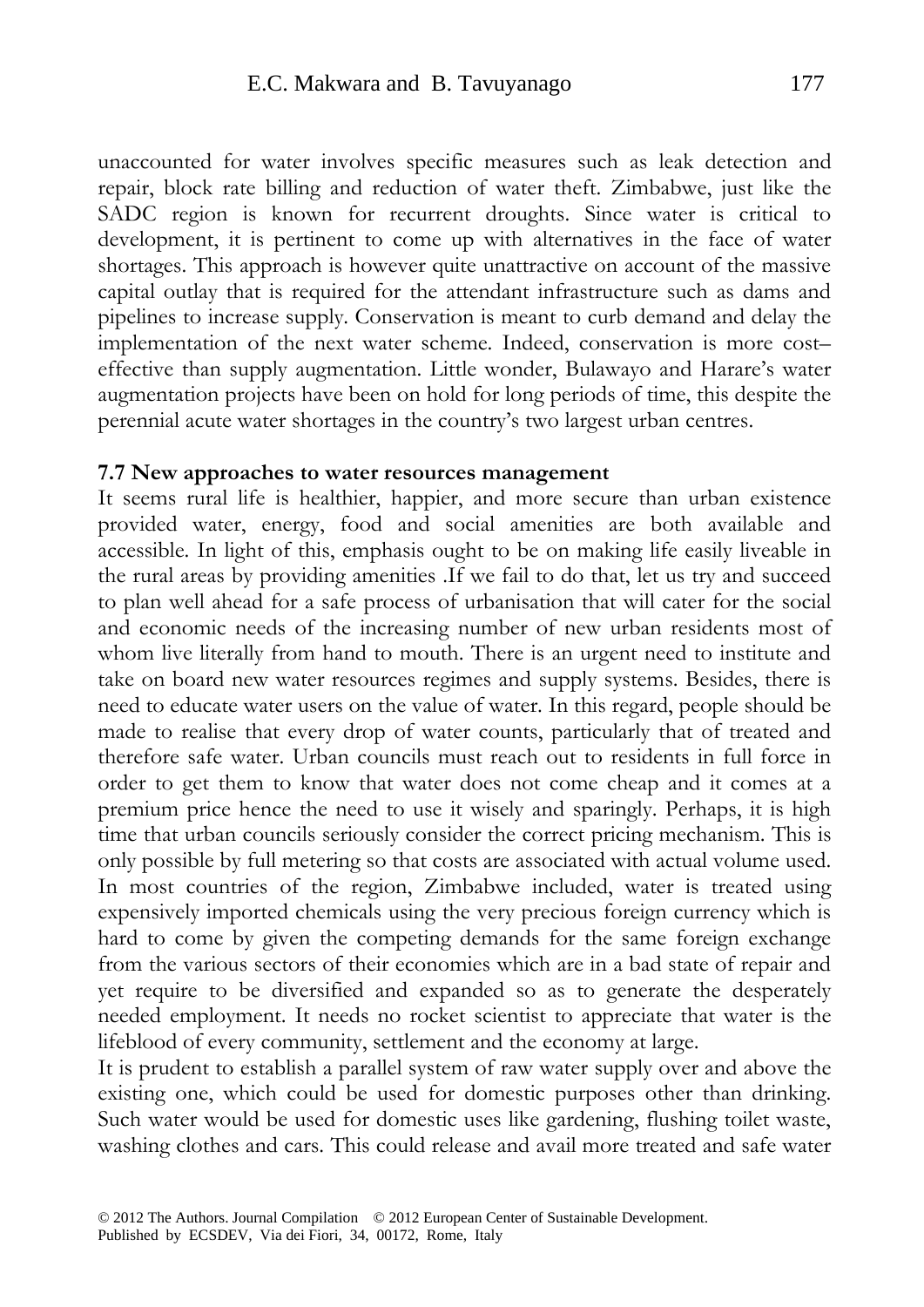to the consumers thus reducing the chances of water shortages. Such water may be abstracted from nearby sources since there are many streams and rivers which pass through or close by the urban centres that can serve this purpose. It is not expensive to do this because there would be no need for dam construction. All that is required is to invest in the water supply and distribution pipes. People would however have to be thoroughly educated about this kind of arrangement. Overall, the country needs to commit itself to turning around the situation.

There is need to raise consciousness and teach people about the spread, prevention and stopping diseases. Municipalities should find it better to concentrate on preventive measures rather than curative measures. Municipalities should rehabilitate and expand both the water and sewage reticulation systems so that they keep pace with the ever swelling populations.

 It looks like some senior council officials lack competence in municipal management and have no capacity to handle environmental issues as evidenced by the release of raw sewage into the water proving poor planning, explaining why outbreaks continue. Municipalities should take full control of the management of water treatment. At national level, there is need to redouble efforts to rebuild the economy and restore basic services such as water supplies that had collapsed after years of neglect and underfunding. But the cash strapped administration has found it hard to undertake any meaningful reconstruction work after failing to get financial support from rich western nations that insist they want to see more political reforms before they can loosen their purse strings. So the national government should re-strategise in order to resource and capacitate itself to deal with the epidemic outbreaks which have demonstrated their propensity to rapidly spread across the country. Councils should reason with and pressure central the government to make to make it avails resources and for councils to inform residents of the risk of pandemics. Reasoning with government is the logical thing to do because the government is supposed to come in when there are problems that threaten the lives of citizens .It is high time people act as doctors in treating the government which seems to be suffering from a sickness that has perpetuated disease epidemics.

Urban councils on their part need to get their priorities right. The situation can be improved upon if the local authorities could acquire adjacent farms in order to expand towns and thus ease congestion a move that will subsequently make litter management easy. People should take pride in a clean environment and avoid throwing litter everywhere. They should adopt a green habit, at home and at work. We all need a clean environment hence let us take care of it in a sustainable way so that we can leave a heritage for the future generation .A new impetus for rethinking the laws and processes involved in delivering water in Zimbabwe's urban centres is urgently required.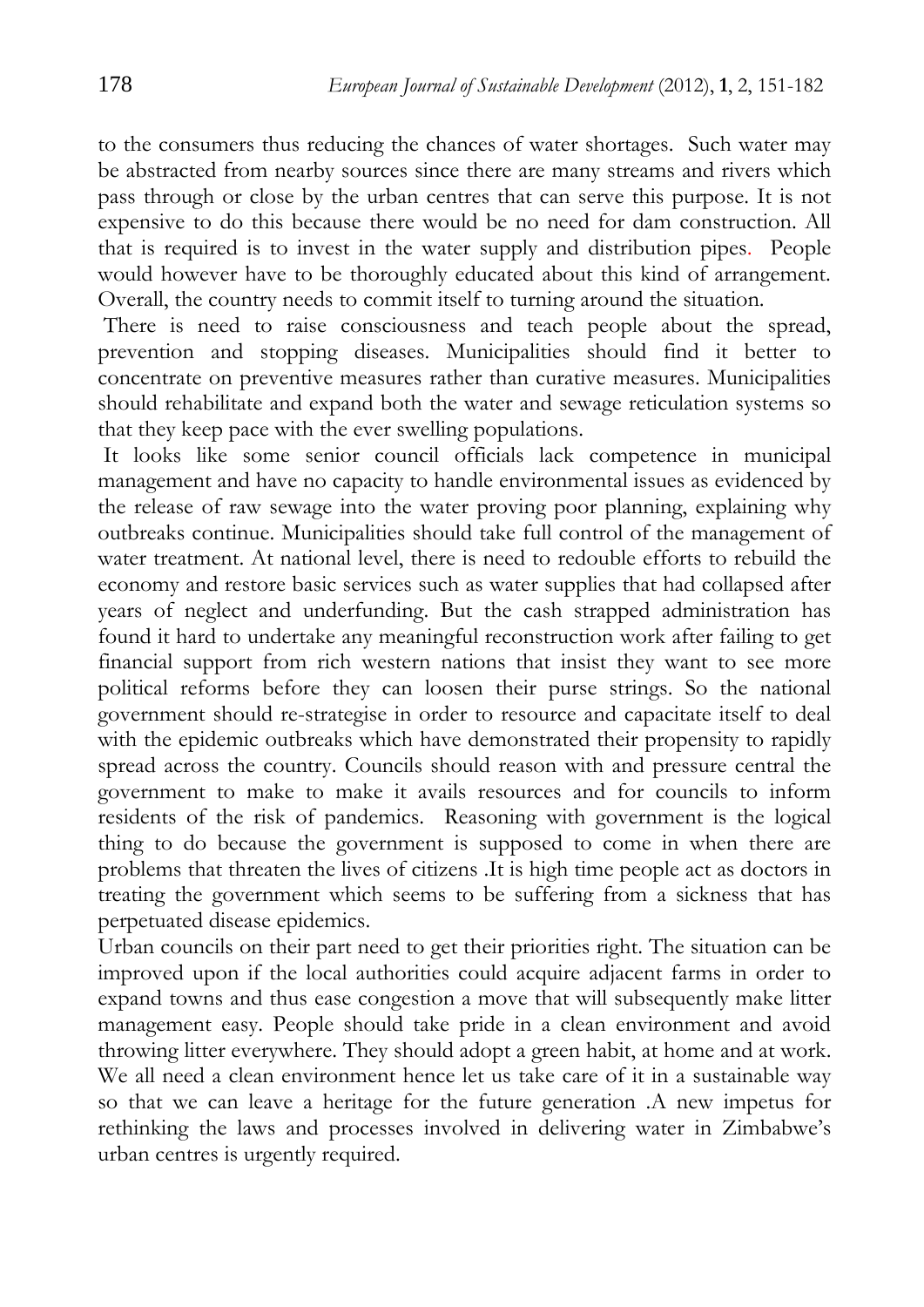The outflow of all sewage treatment works should be tested, especially these days when it is supposed to be pure enough to be dumped into rivers. If there is a problem, we must fix it and if we could dump chlorine granules or some similar germ killer in the effluent while repairs are made so be it. Our towns and cities are modern, founded after Victorian engineers found the simplest way to prevent cholera and typhoid and similar diseases was to ensure that water supplies and sewage were kept separate. There is no excuse for us not doing so and letting the towns to be closer to the 19<sup>th</sup> century urban area rather than modern and a progressive state. The most worrying outbreak of cholera, diarrhoea, dysentery and typhoid has occurred in the last few years when for over a century the country was free from epidemics-even when we had water rationing in the 1940s,1980s, and 1990s(due to severe droughts ), we were largely free of outbreaks. That more people live in towns is not a reason .Huge cities across the world do not lose control of public health simply because of a single city can house more people than live in Zimbabwe. People in the first decade of this century learnt to protect a well from runoff and that water from a dubious source should be boiled first before drinking it (The Herald, 31 January, 2012). Water supply problems in the first decade of this century were a contributory cause. Paradoxically, water supplies are a lot better than they were before the disease outbreaks started and a lot of work has been done to renovate the sewage works.

There is need to help improve access to clean water and ultimately prevent disease as was done by ICRC (Harare), World Vision (Bulawayo and Beit Bridge) and Action Faim (Masvingo) between 2008 and 2009. Essential water pumps, testing equipment and tools could be provided to local councils together with technical assistance and expertise to maintenance workshops serving plants and central water-distribution systems. There too is urgent need to support the rehabilitation of water systems with material and technical assistance. Ultimately the distribution network will require a complete overhaul to fully restore water supply to town residents. The initiative is a major boost to the authorities' efforts to rehabilitate central pumping stations. Keeping plants running could make all the difference to hundreds of families in the future .The Zimbabwean authorities face a mammoth task in rehabilitating the various plants. There is need for supporting improvements in Zimbabwe's water supply, because, among other things, this helps in curbing the spread of cholera. Residents should not mix service delivery issues with politics. There is need to report service delivery matters to council. Capacity building of residents' leaders to enable them to function well in their mandate should not be an option.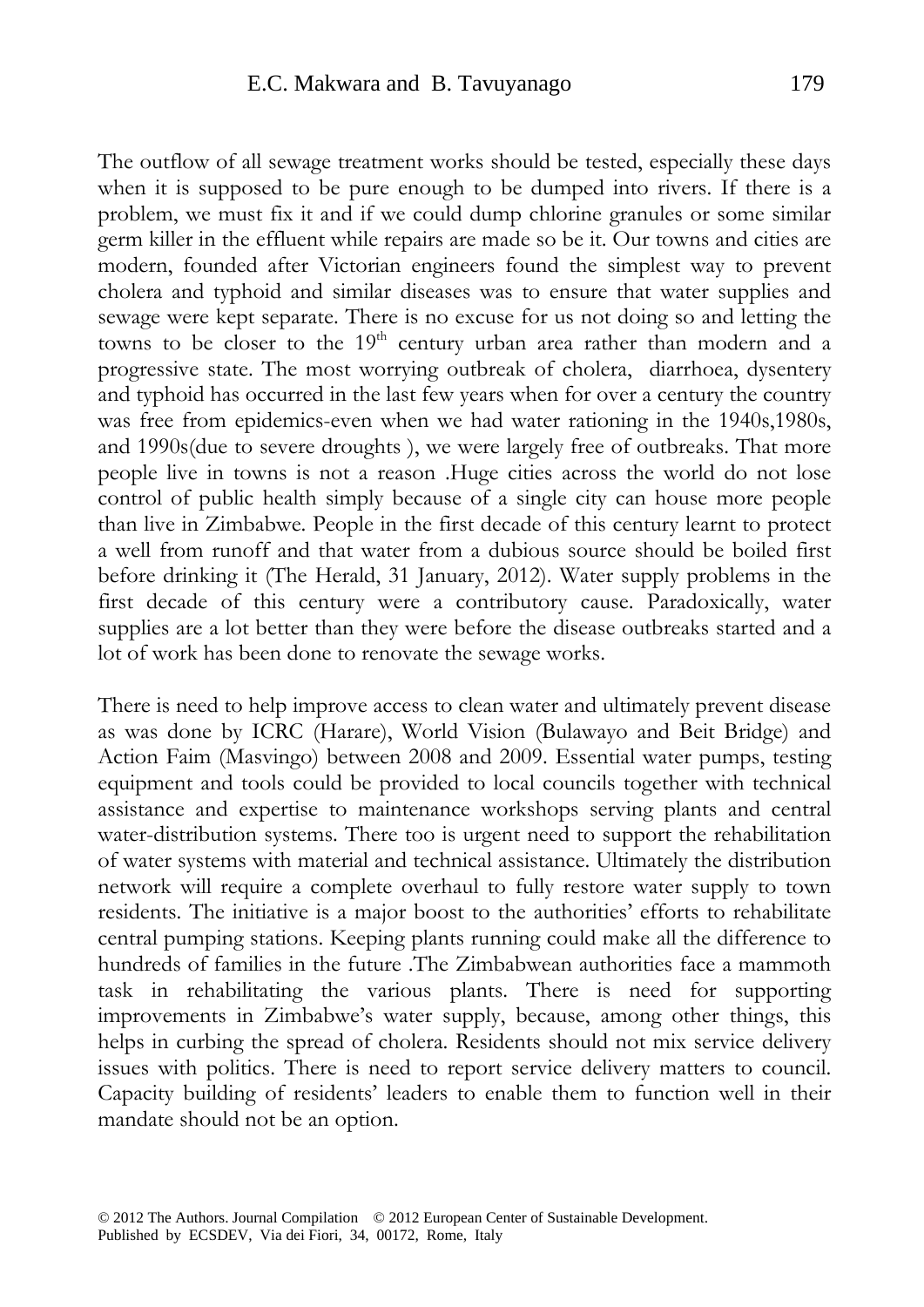#### **7.8 Public awareness campaigns**

Water pollution is a serious problem. Misconceptions that it does not exist should be corrected. Appropriate mechanisms should be established to check on the health of aquatic environments and effects of pollution on biota and human health. This means that water quality specialists and environmental engineers are needed. Skill should be developed through intensification, training and education. These people require adequate equipment for monitoring purposes. Vigorous public awareness campaigns to improve public water awareness should be conducted. All stakeholders should participate in tackling the water problems (government, individuals, private sector, interest groups and communities. Vigorous public awareness campaigns for improving the understanding of key issues at the political level should be promoted at national level and in the SADC region. Adequately equipped laboratories for monitoring purposes should be built in every province and these must network. Other important interventions include strengthening water management and aquatic ecosystems laws, implementing the polluter-pays principle, encouraging self-regulation, economic incentives, strengthening regulation and its implementation and promoting public participation in water resources planning and management. Water is a basic right and everyone has a role to play to enhance its value and the protection of river ecosystems. We should all think globally and act locally.

### **7.9 Getting back to basics**

In the past there were a lot more checks on people handling food for sale to the public in stores and restaurants as they were regularly checked in surprise visits. There was a lot more enforcement of by- laws banning vending of prepared food. We need to bring back these levels of enforcement. We need more public lavatories, people must not be forced to defecate in open public places when caught short. Blair toilets along river banks and in other open areas will helpful to people who would be answering to nature's call. Keeping sewage out of water sources is essential. It should be remembered that these diseases are spread through contamination of streams, rivers and dams or contamination of food or hands with human waste of those who already have the disease. Stop contamination, particularly of water sources and you stop the diseases and incidentally at the same time eradicate bilharzia. We must be far more serious about ensuring that waste is not deliberately dumped in rivers nor accidentally washed into them by rainwater.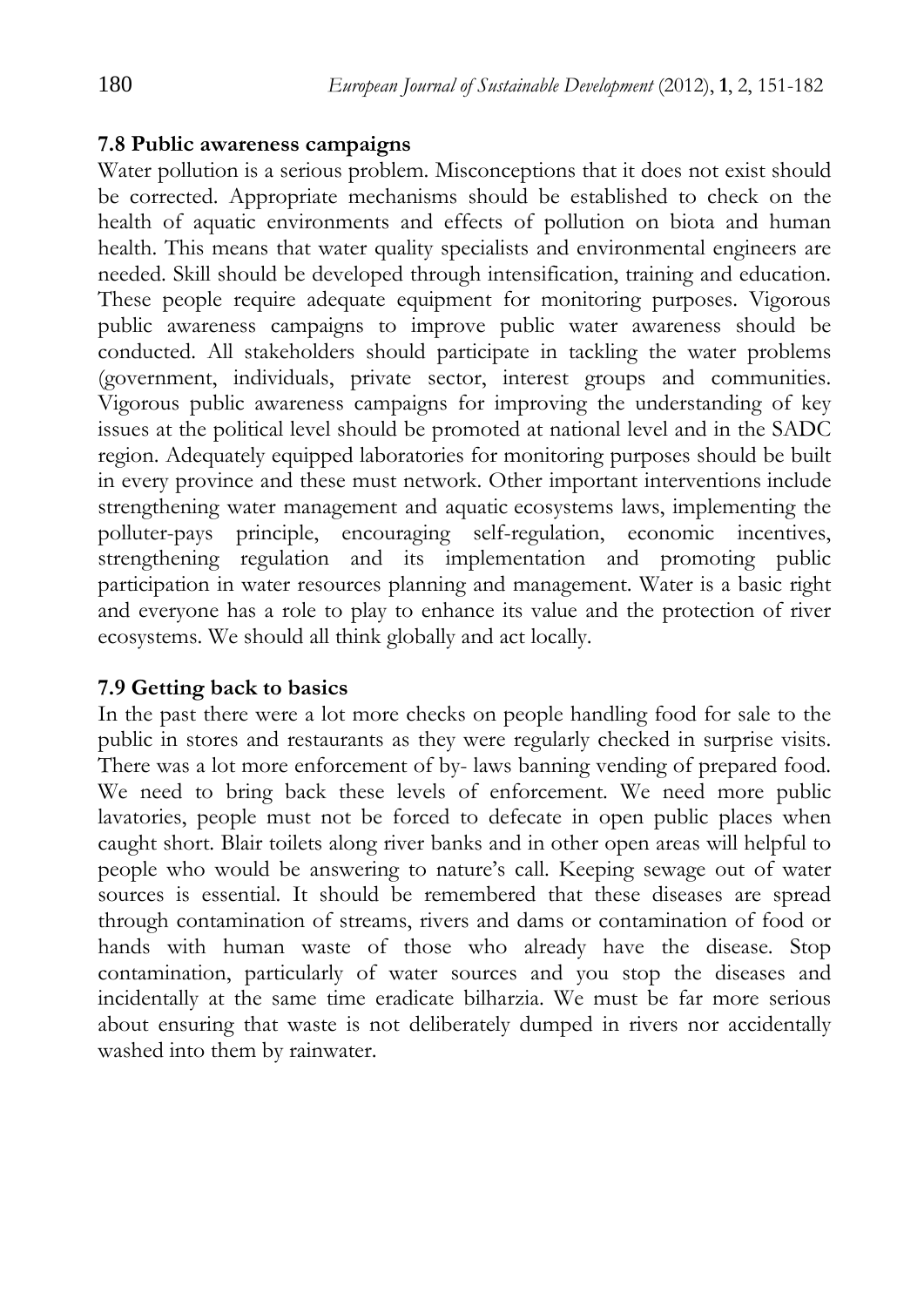#### **References**

Central Statistical Office (2002) Census 2002.Zimbabwe Preliminary Report. Harare: Government Printers.

Chatora, C. Taylor, P., &Hoevenaars, J. P. M. (1995) Identification mission Mupfure catchment integrated water management. Identification paper on behalf of the Royal Netherlands Embassy, Harare, Zimbabwe.

Chaeruka, J. and Munzwa, K.(2009) Assessing Regulatory Framework Bottlenecks for Low-cost Housing in Zimbabwe. Final Draft Report, UN-HABITAT and the Government of Zimbabwe, Harare, June.2009

Chigumira, E. &Mujere, N. (2009).Variability of urban water supply and demand. In J. Feyen, K. Shannon, & M. Neville (Eds.), *Water and Urban Development Paradigms: Towards an Integration of Engineering, Design and Management Approaches* (pp. 431-434). London: CRC Press.

Davison, C.A. (2001). Urban Governance and the Effective Delivery and Management of Infrastructure Services in Urban areas in Zimbabwe: An Appraisal of Water and Sewerage Services Delivered in Ruwa. *Urban Forum,* 12(2), 139-170.

Dube, E. and van der Zaag (2002) Analysing water use patterns for water demand management: the case of the city of Masvingo. Paper presented at the 3rd WRFSA/Water Net Symposium Arusha, 30-31 October, 2002.Integrating Water Supply and Water Demand for Sustainable Use of Water Resources.

Dungumaro, E.W.(2007) Socioeconomic Differentials and Availability of Domestic Water in South Africa. *Physics and Chemistry of the Earth*, 32, 1141–1147.

Garland,A.&Herzer,L.(2009). Water for the Urban Poor: Integrated Solution. *School of Advanced International Studies Review,* 29(1).

Gumbo, B. &Van der Zaag, P.(2002). Water losses and the political constraints to demand management: the case of the City of Mutare, Zimbabwe. WRFSA/Water Net Symposium Integrated Water Resources Management:Theory and Practice, Cape Town, 30-31 October, 2001. *Physics and Chemistry of the Earth* 27, 805–813.

House, J.M. & Salt, B. 1983. Zimbabwe - A handbook. Mercury Press (P.) Ltd., Harare.

Hug, A. (2009). *Inside Zimbabwe's Cholera Epidemic* Canadian Medical Association. Retrieved from www.cmaj.ca ,on December 15, 2008.

Kwidini, T. (2007) Water Shortage Looms in Harare. *Mail and Guardian,* Aug 01.

Magadza, C.H.D. (1997). Water pollution and catchment management in Lake Chivero. In: N.A.G. Moyo (Ed.), *LakeChivero: a Polluted Lake*. Harare: University of Zimbabwe Publications.

Makwara, E.C.(2011) "Water:An Economic or Social Good?*Journal of Social Development in AfricaVol.26.2(Forthcoming)*

Mangizvo, V. R. and Kapungu, N.(2010) "Urban Domestic Water Crisis in Zimbabwe: The case of Kadoma City *"Journal of Sustainable Development in Africa,Vol12 No. 8,pp 254-263*

Marcy P,(1999)Urban Water Demand management in Southern Africa.Sheladia Associates/SIDA,Harare

Medicins SansFrontieres (MSF). (2009). MSF Continues Work as Cholera Exceeds Worst-Case Scenario, January 30, 2009(accessed on 11 February 2009)

Mpande, R.L. &Tawanda, M.(1998). Case Study: Southern Africa population dynamics and the emerging competition for water use in the Zambezi River Basin. In A. de Sherbinin & V.Dompka (Eds.),*Water and Population dynamics: case studies and policy implication*s. IUCN, PRB USAID and AAAS.